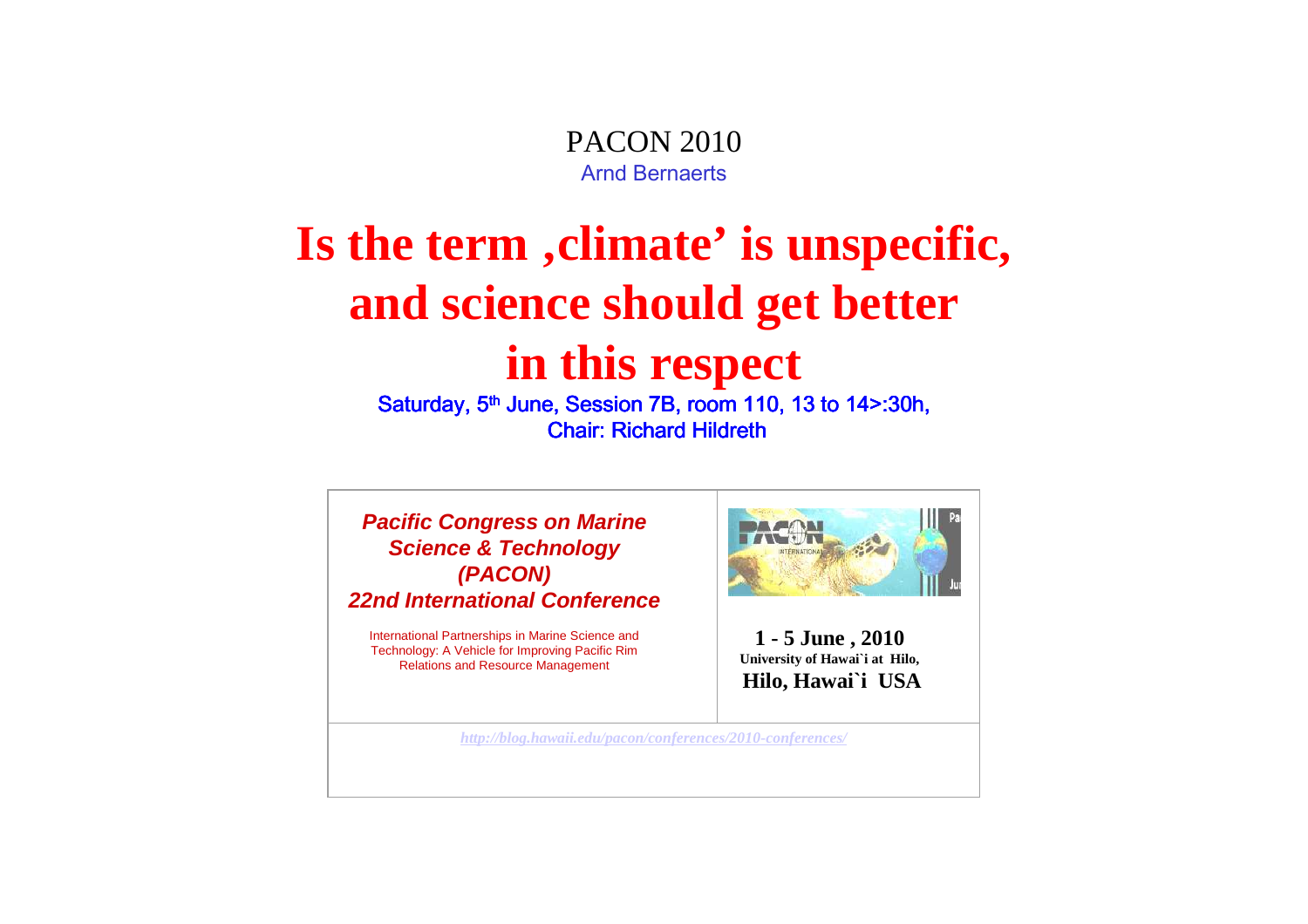### **Introduction**

**While the debate on the climatic change issue has reached unprecedented global prominence over the recent years, the content is often a fierce clash of opinions rather than a fruitful discussion. One reason could be the use of insufficiently defined terms in climatology.** 

**The key term 'climate' is used by lay persons, politics, and science alike, while the UN Framework Convention on Climate Change (1992) does not define the term at all. Instead the Convention defines 'climate change' and 'climate system', which does not necessarily mean that it makes the terminology more definite. This requires to look at the ordinary meaning as used since Ancient Greek and how science explains the terms nowadays, and whether it is done in a manner that avoids confusion, or misleading interpretation.** 

**As science is supposed to define and use terms and definitions with care, the current situation may require that the major terms used in climatology are revised.**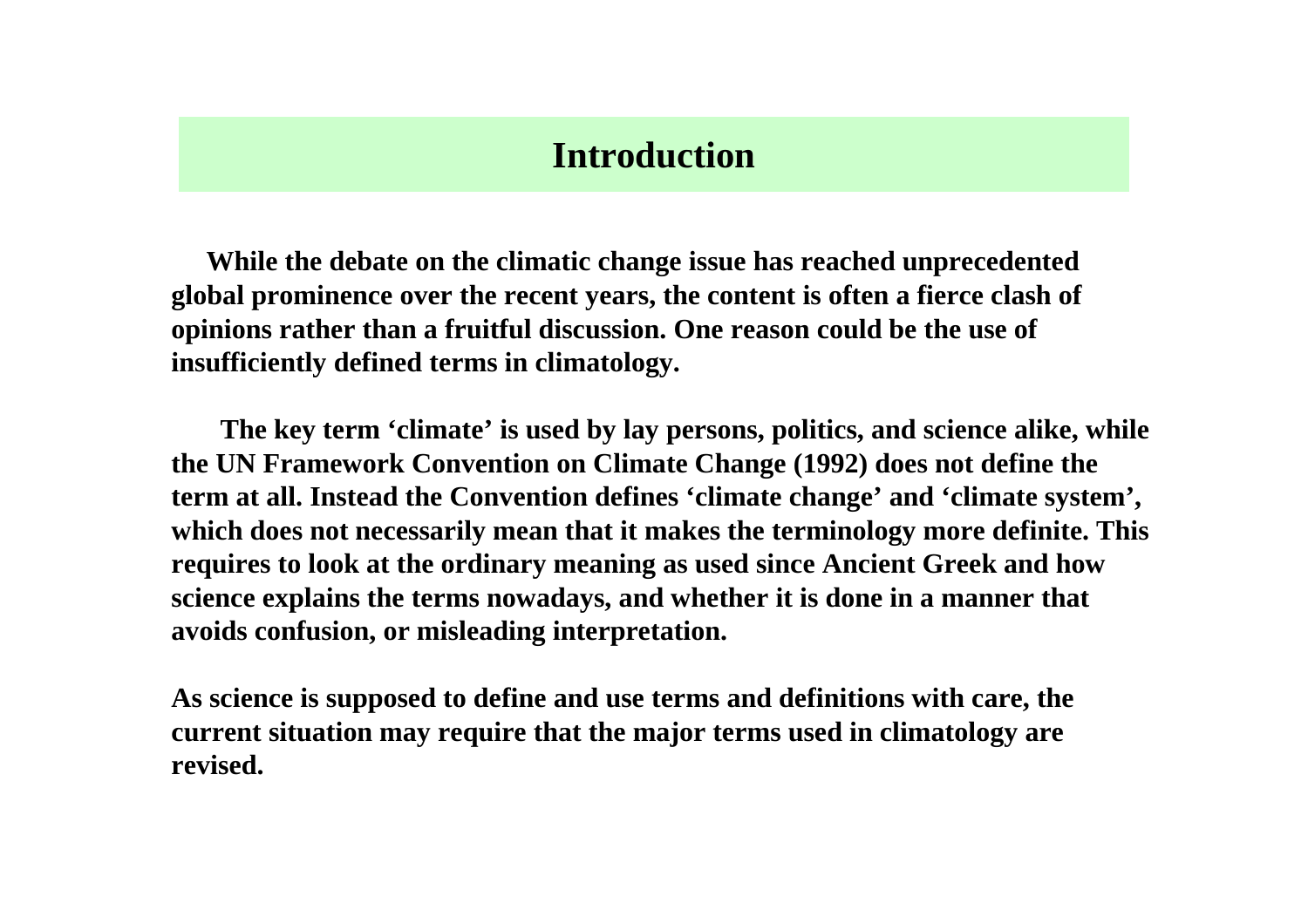## The overall issue – understanding our global commons

• Until one has experienced the sea around one, One has no idea of world, and its relation to the world.**J.W. v. Goethe , Italian Voyage, 1787**

 $\bullet$  Everything come from water, Everything is maintained through water.Ocean; give us your enternal power.

**J.W. v. Goethe (11749-1832) , Drama - Faust II**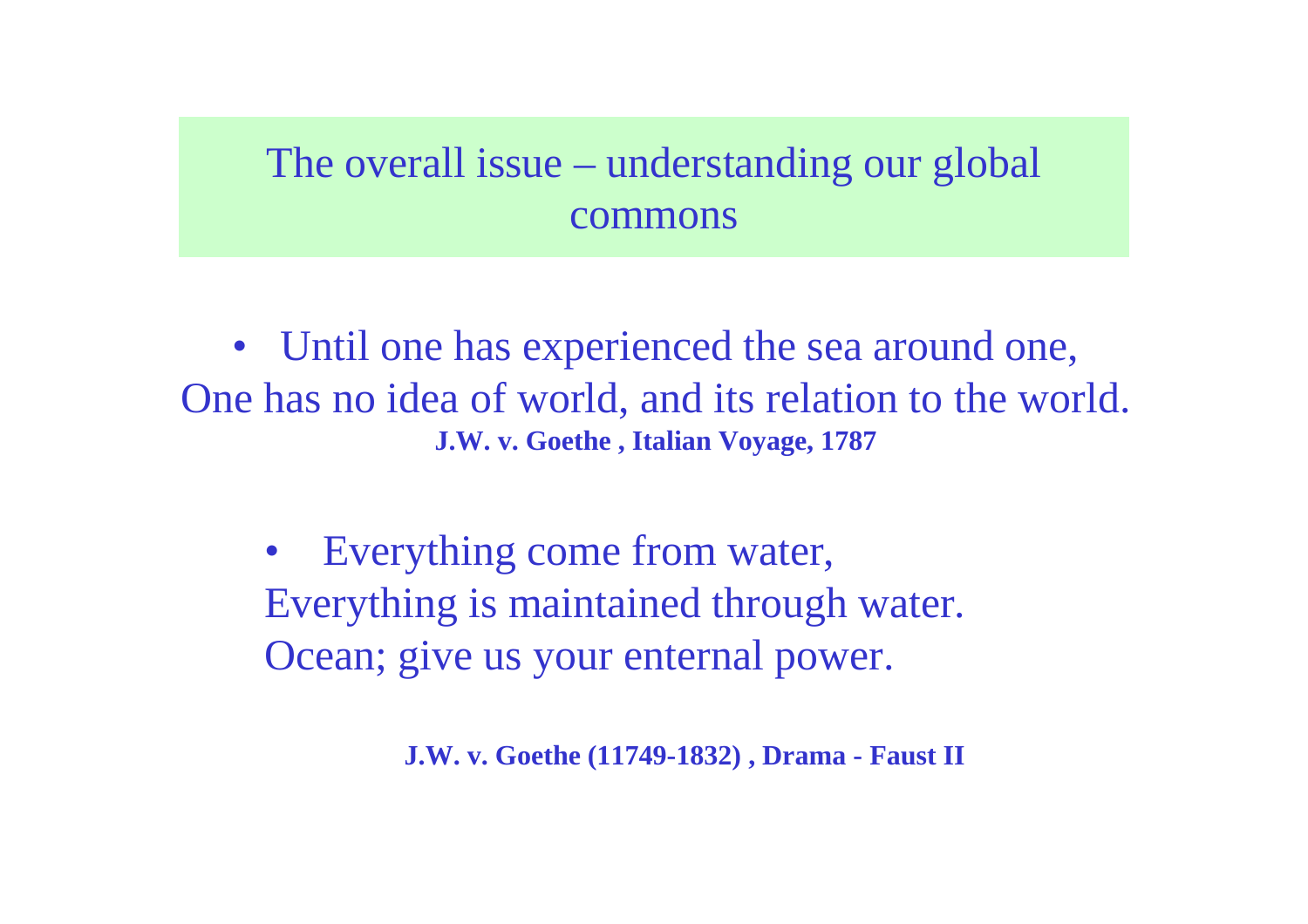### **\_\_Basic Terminology**

WEATHER:

•**The state of the atmosphere, mainly with respect to its effects upon life and human activities. (AMS Glossary)**

CLIMATE:

•**Climate refers to the average, or typical, weather conditions observed over a long period of time for a given area. (Answer.com)**

### CLIMATE CHANGE

•**Climate change is a long-term shift in the statistics of the weather** 

**(including its averages).(NOAA National Weather Service)** CLIMATE SYSTEM

 •**Climate system comprises the atmosphere, the hydrosphere, the cryosphere, the surface lithosphere and the biosphere. (World Meteorology Organisation)**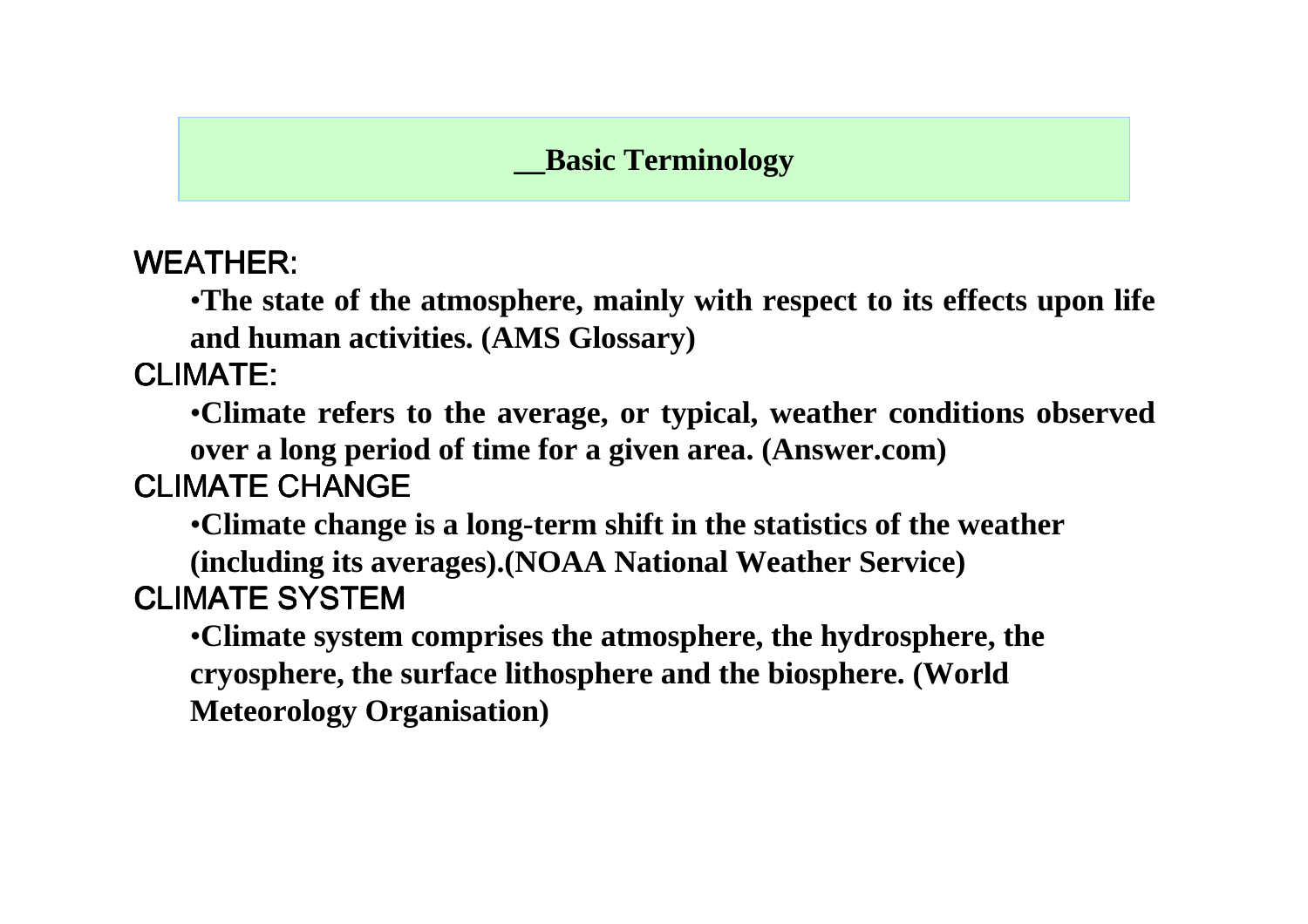## **\_ABOUT THE SUBJECT**

- • **Weather & Climate in the layman's sphere.\_\_\_\_weather?\_\_\_\_klima – climate!**
- $\bullet$  How the issue became for mea matter of concern.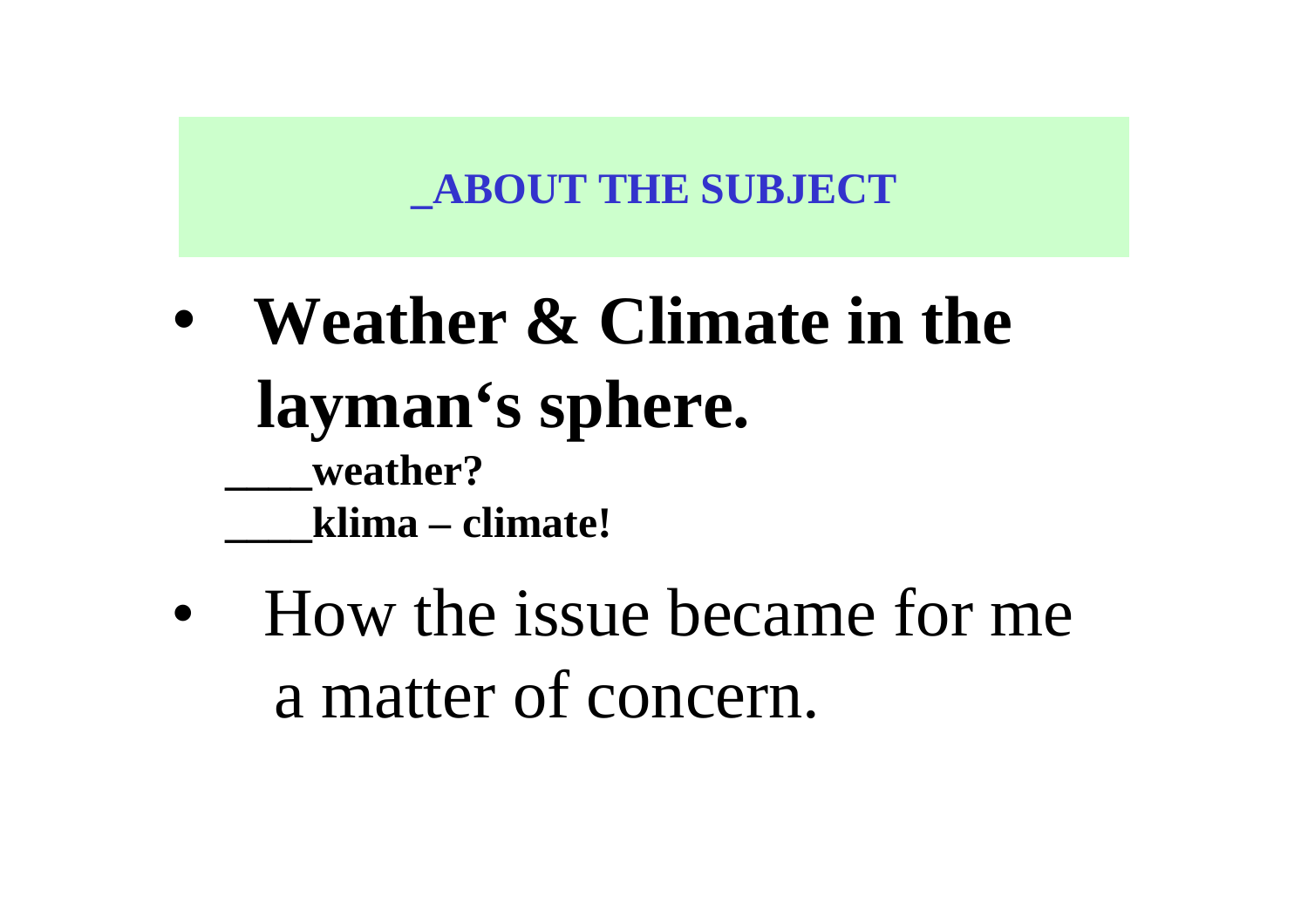## **\_\_A three fold polarity**

The word ,,climate" as scientific as a scientific term.The UN Framework Convention on Climate Change (1992).The UN Convention on the Law of the Sea (1982)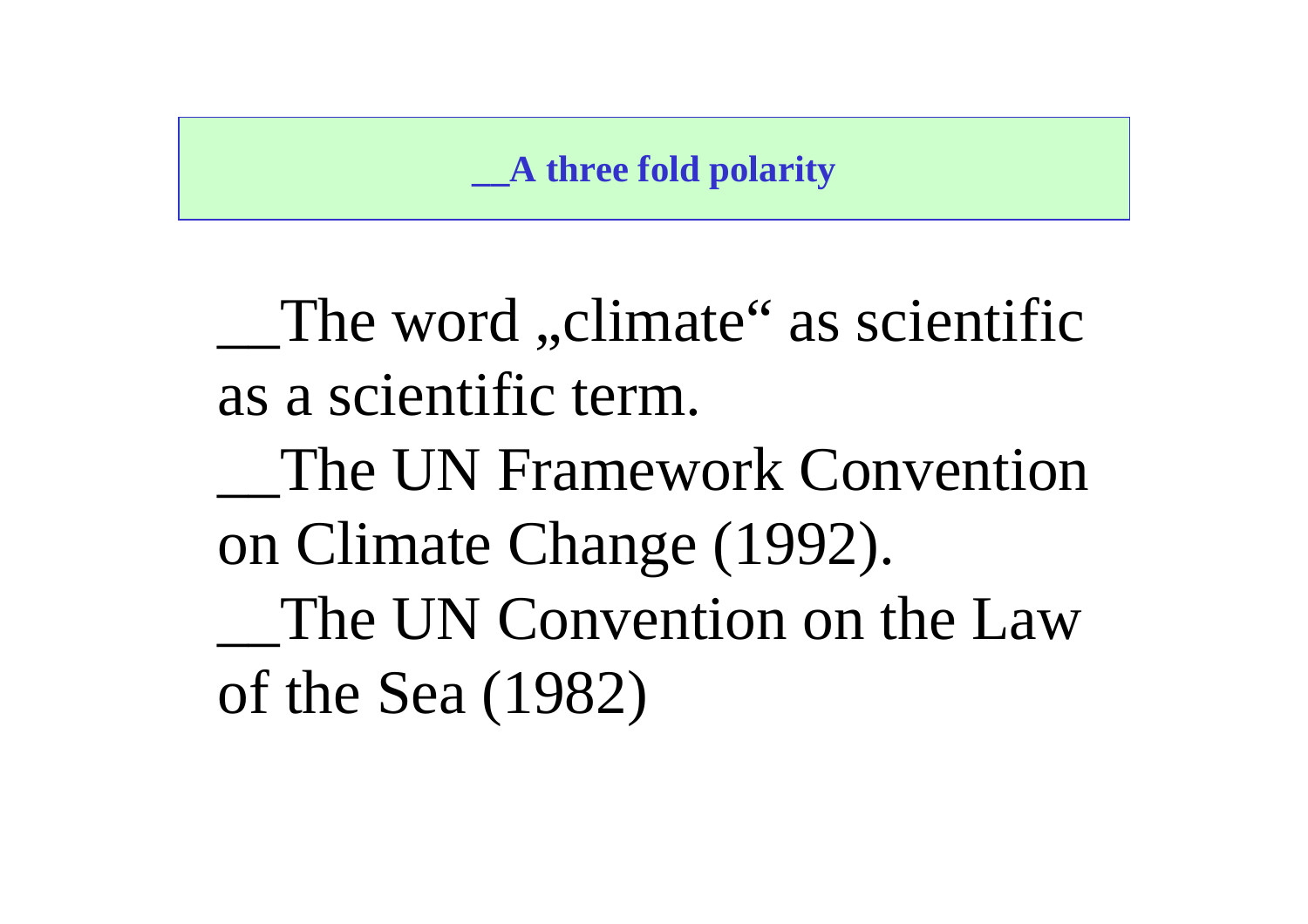### Honolulu- 1994

# The topic was already subject of a paper presented at:**The Law of the Sea Institute 28th Annual Conference – 1994 – Honolulu,**

**on:**

**"Ocean Governance: Strategies and Approaches for** the 21" Century<sup>"</sup>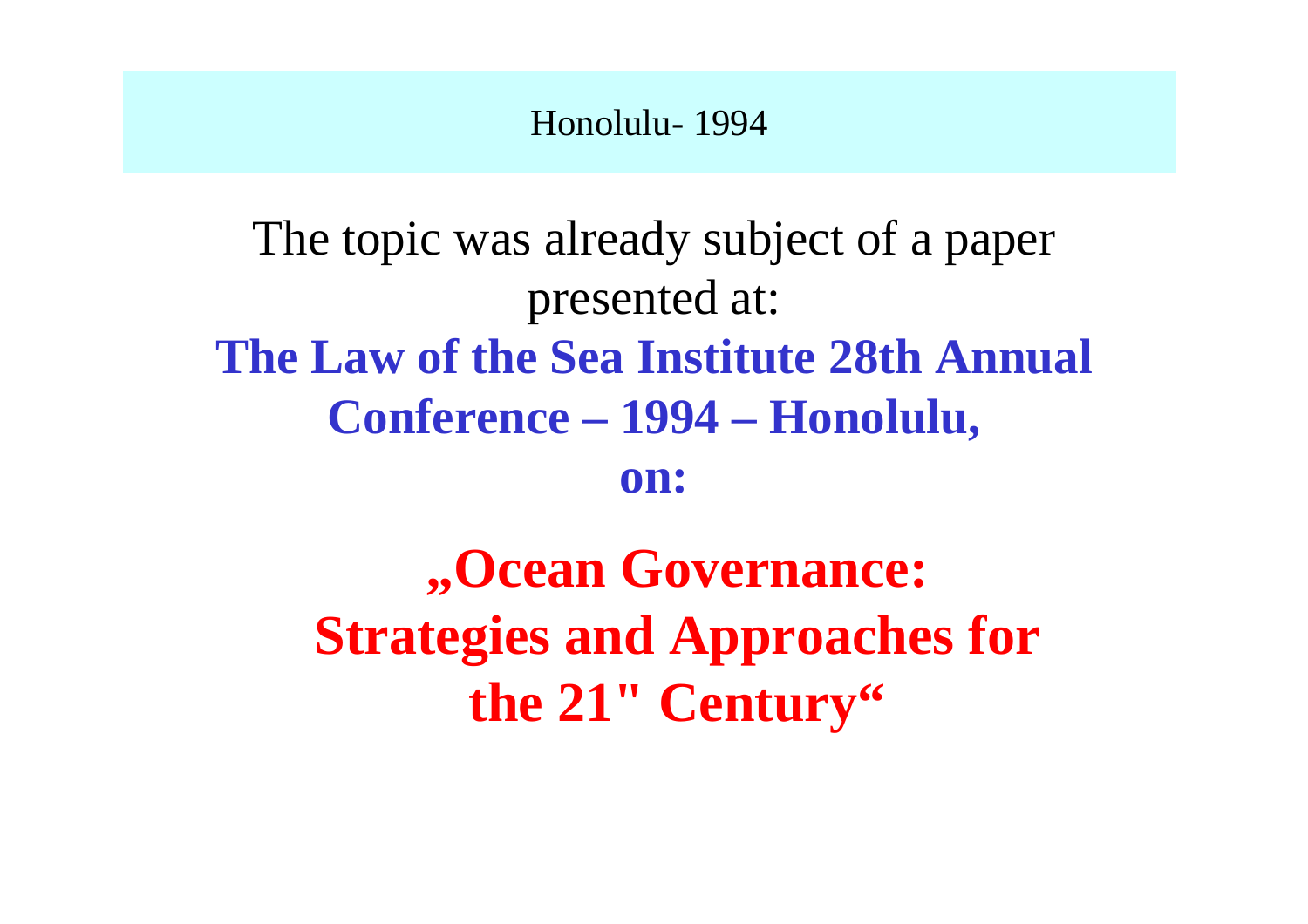**East-West Center at the University of Hawaii. Honolulu, Hawaii, July 11-14, 1994**

Title of paper:

# **LEGAL MEANS FOR UNDERSTANDING THE MARINE AND CLIMATIC CHANGE ISSUE**

Text available at: www.whatisclimate.com

http://www.whatisclimate.com/legal-means-for-understanding-the-marine-and-climatic-change-issue.html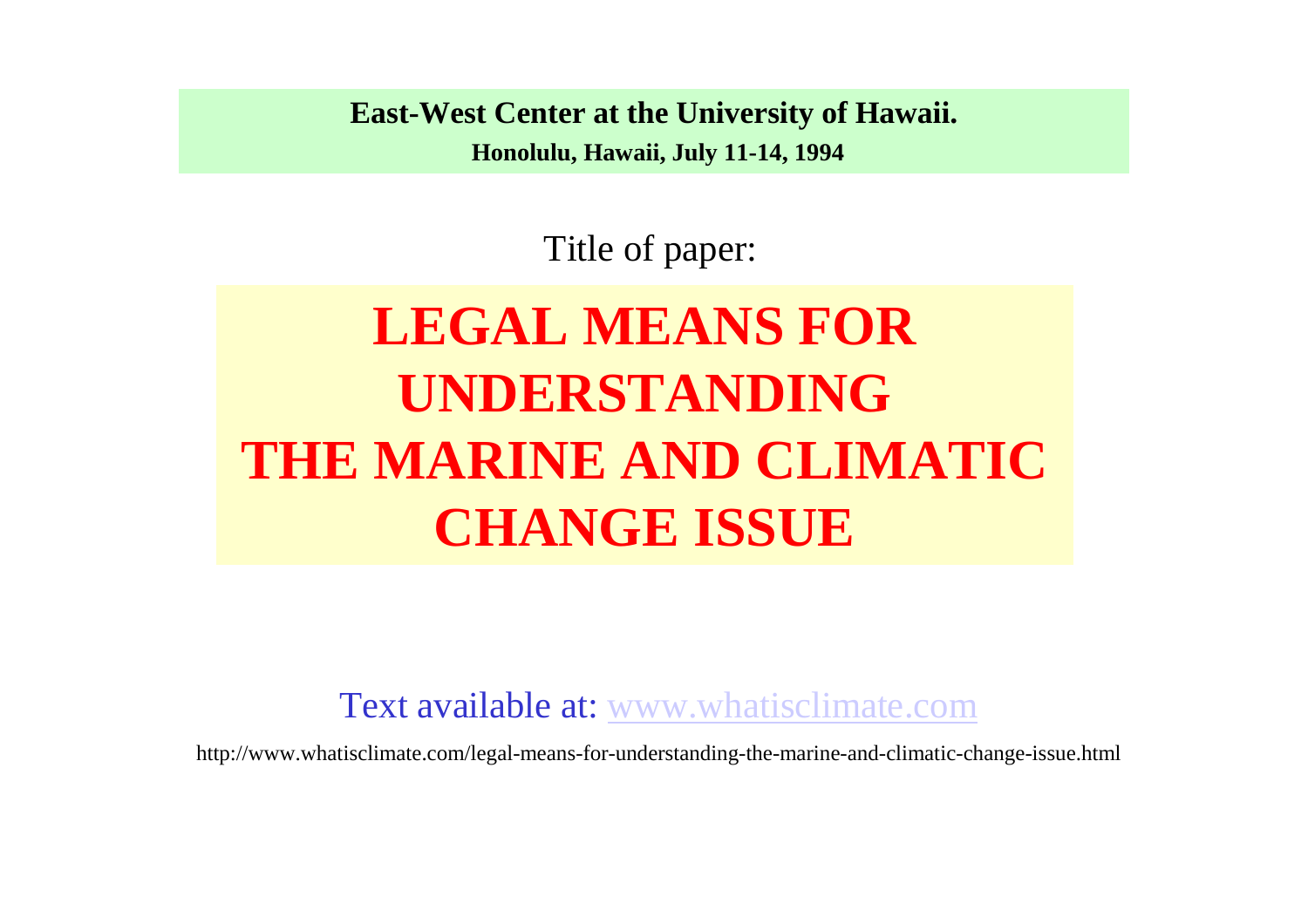### Excerpt I (p.158)\*

**Climate is a matter of water (in the air, ice, soil, and ocean) and its thermal efficiency and heat contribution. The factors related to quantity, aggregate, and temperature of water is the most influential ones. In every respect the sea governs the global naturalcommons.**

**\*) Proceedings of the 28th The Law of the Sea Institute Conference, 1994, p.156-180**Edited byThomas A. Mensah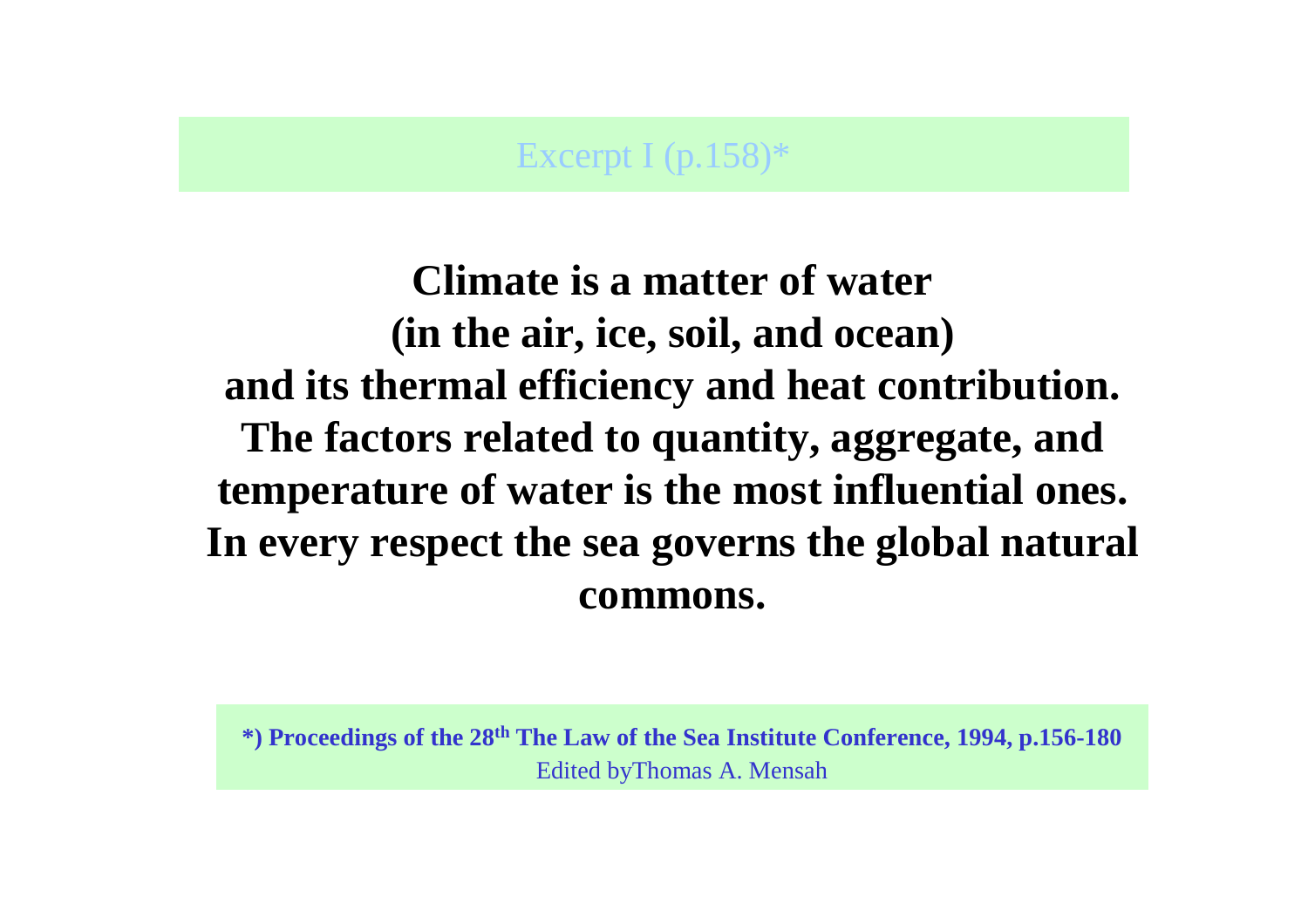## **Little has changed Example: WMO**

Concerning weather WMO offers only two explanation:

- •Everyone is interested in the weather.
- $\bullet$  At the simplest level the weather is what ishappening to the atmosphere at any given time.

WMO offers on CLIMATE three options, namely:

\_\_\_in a narrow sense Climate is usually defined as the"average weather",

· \_\_\_\_in a more rigorously way, Climate is the statistical description in terms of the mean and variability of relevant quantities over a period of time, and

 \_\_\_\_\_in a broader sense, Climate is the status of the climate system which comprises the atmosphere, the hydrosphere, the cryosphere, the surface lithosphere, and the biosphere.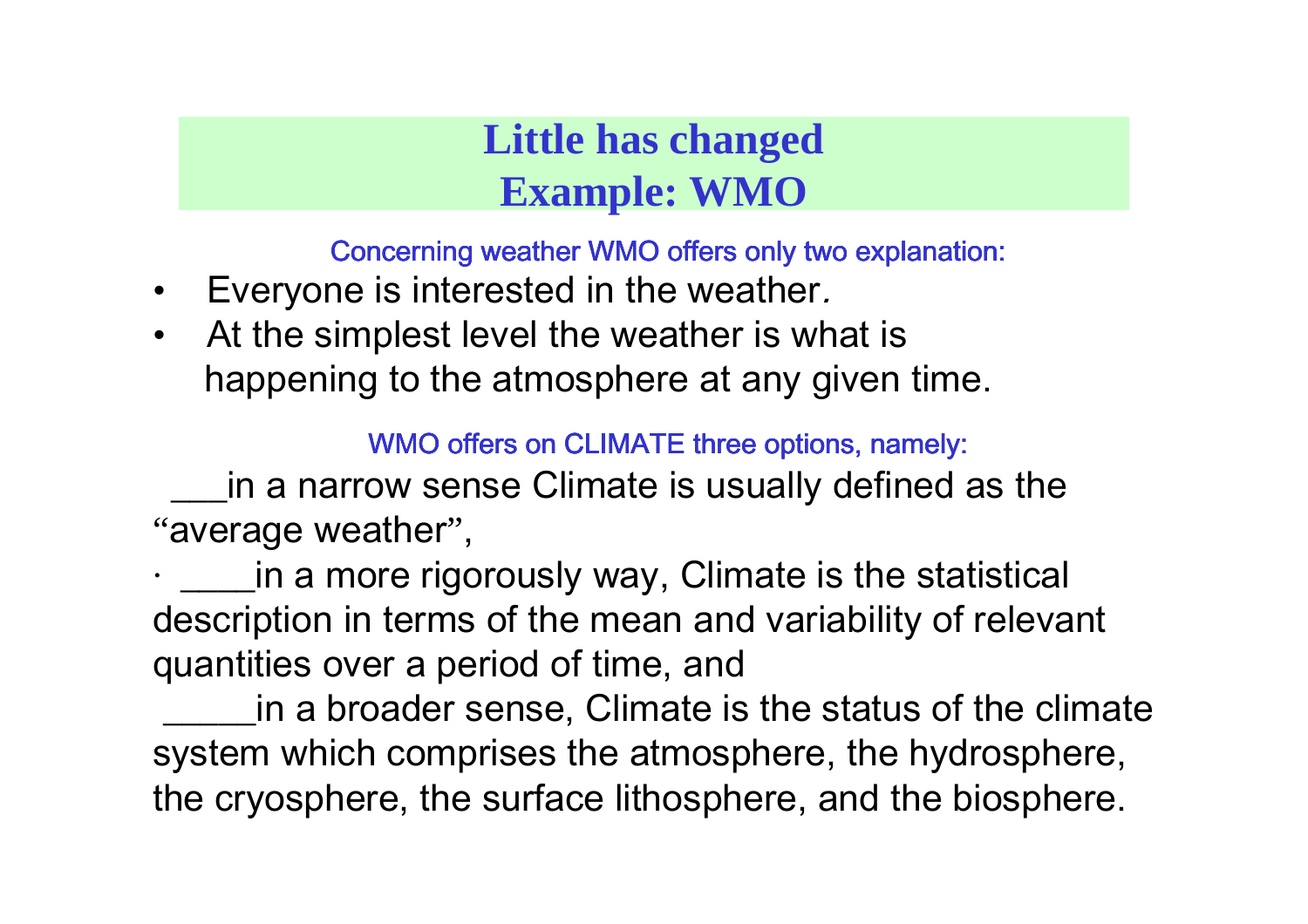\_\_weather/climate

| About the weather                                                                                                                                                                                                                                                                                                                                                                                                                                                     | About the climate                                                                                                                                                                                                                                                                                                                                                                                                                                                                                                                                                                              |
|-----------------------------------------------------------------------------------------------------------------------------------------------------------------------------------------------------------------------------------------------------------------------------------------------------------------------------------------------------------------------------------------------------------------------------------------------------------------------|------------------------------------------------------------------------------------------------------------------------------------------------------------------------------------------------------------------------------------------------------------------------------------------------------------------------------------------------------------------------------------------------------------------------------------------------------------------------------------------------------------------------------------------------------------------------------------------------|
| Explanation of " weather" is available in<br>great number, but widely identical with<br>those given here:<br>Atmospheric condition at any<br>given time or place.<br>Weather is a short-term<br>phenomenon, describing atmosphere,<br>ocean and land conditions hourly or<br>daily.<br>Weather is not constant. It is<br>dynamic and always changing.<br>__ Weather is the day-to-day state of<br>the atmosphere, and its short-term<br>(minutes to weeks) variation. | The term climate is frequently closely<br>linked to weather, directly or by "statistical<br>means", for example:<br>Climate is the weather in some<br>location averaged over some long<br>period of time.<br>_ Climate is usually described in<br>terms of the mean and variability of<br>temperature, precipitation and wind<br>over a period of time, ranging from<br>months to millions of years (the<br>classical period is 30 years)<br>Climate is defined as statistical<br>weather information that describes the<br>variation of weather at a given place<br>for a specified interval. |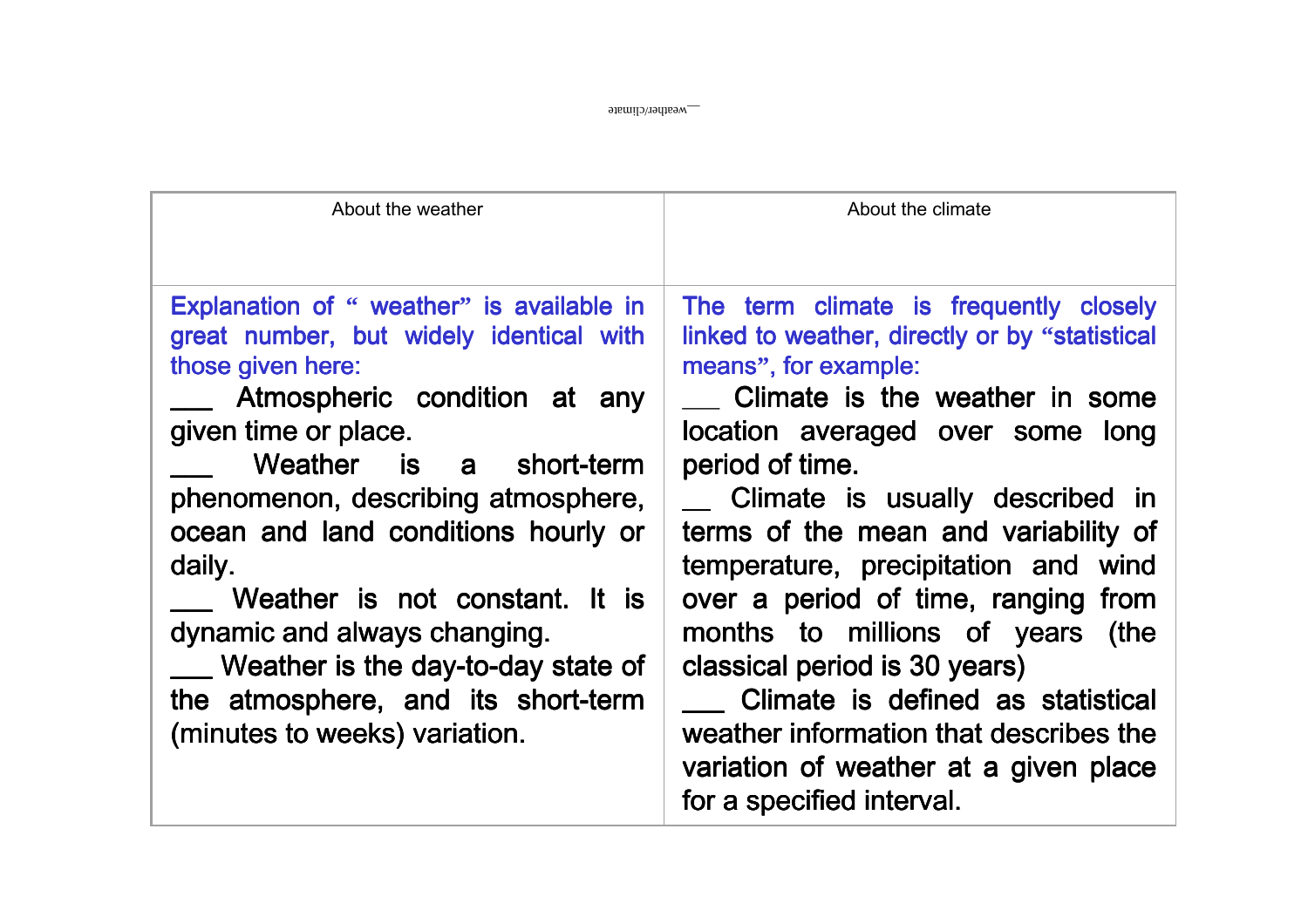## AMS on weather

*The American Meteorological Society makes the following distinction (AMS-Glossary, 2000):* 

**\_\_\_\_The "present weather" table consists of 100 possible conditions,** 

**\_\_\_\_with 10 possibilities for "past weather",**

**\_\_\_\_while "popularly weather" is thought of in terms of temperature, humidity, precipitation, cloudiness, visibility, and wind.**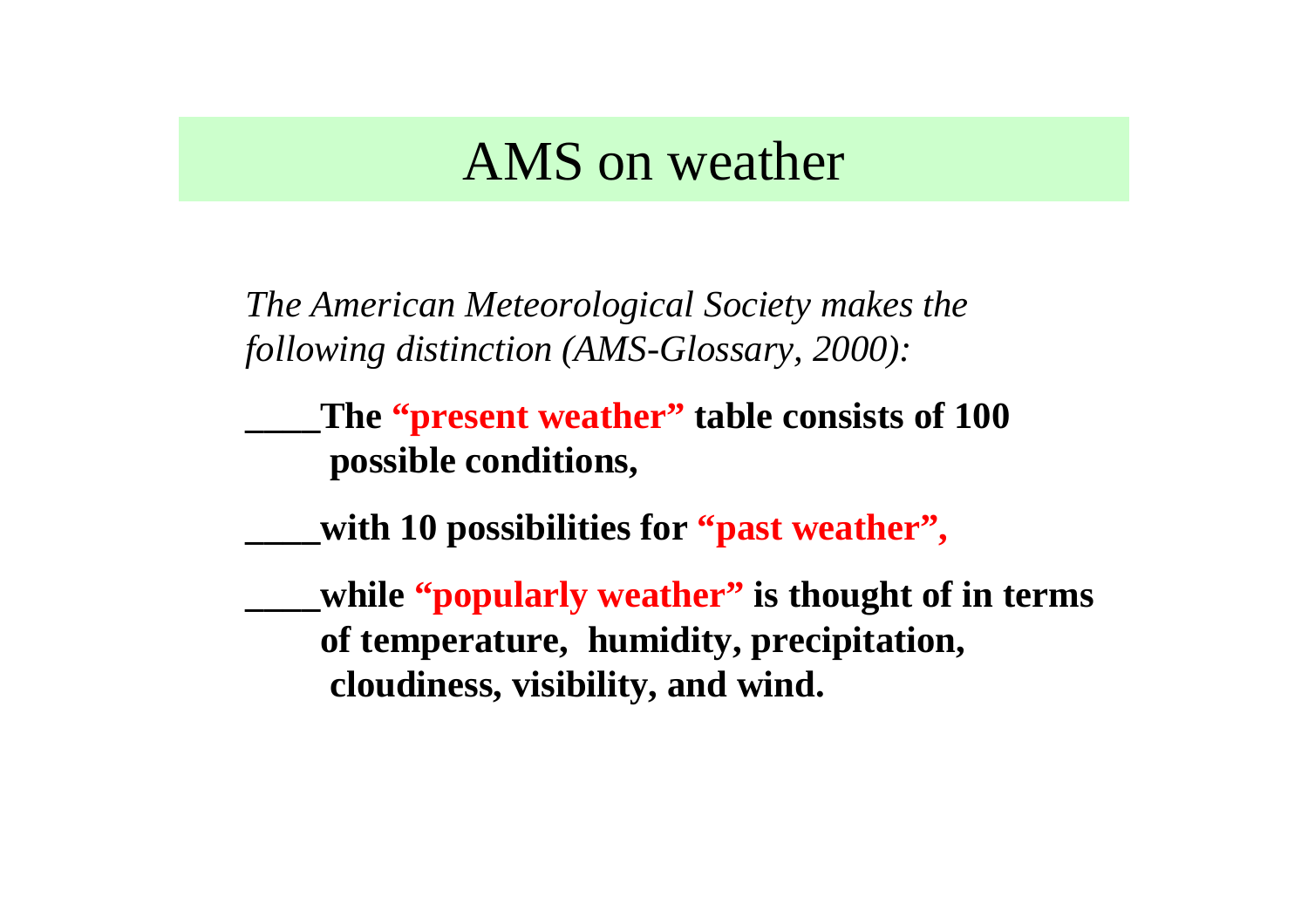Climate Change

# **Climate change is a long-term shift in the statistics of the weather (including its averages).**

*Source: NOAA National Weather Service*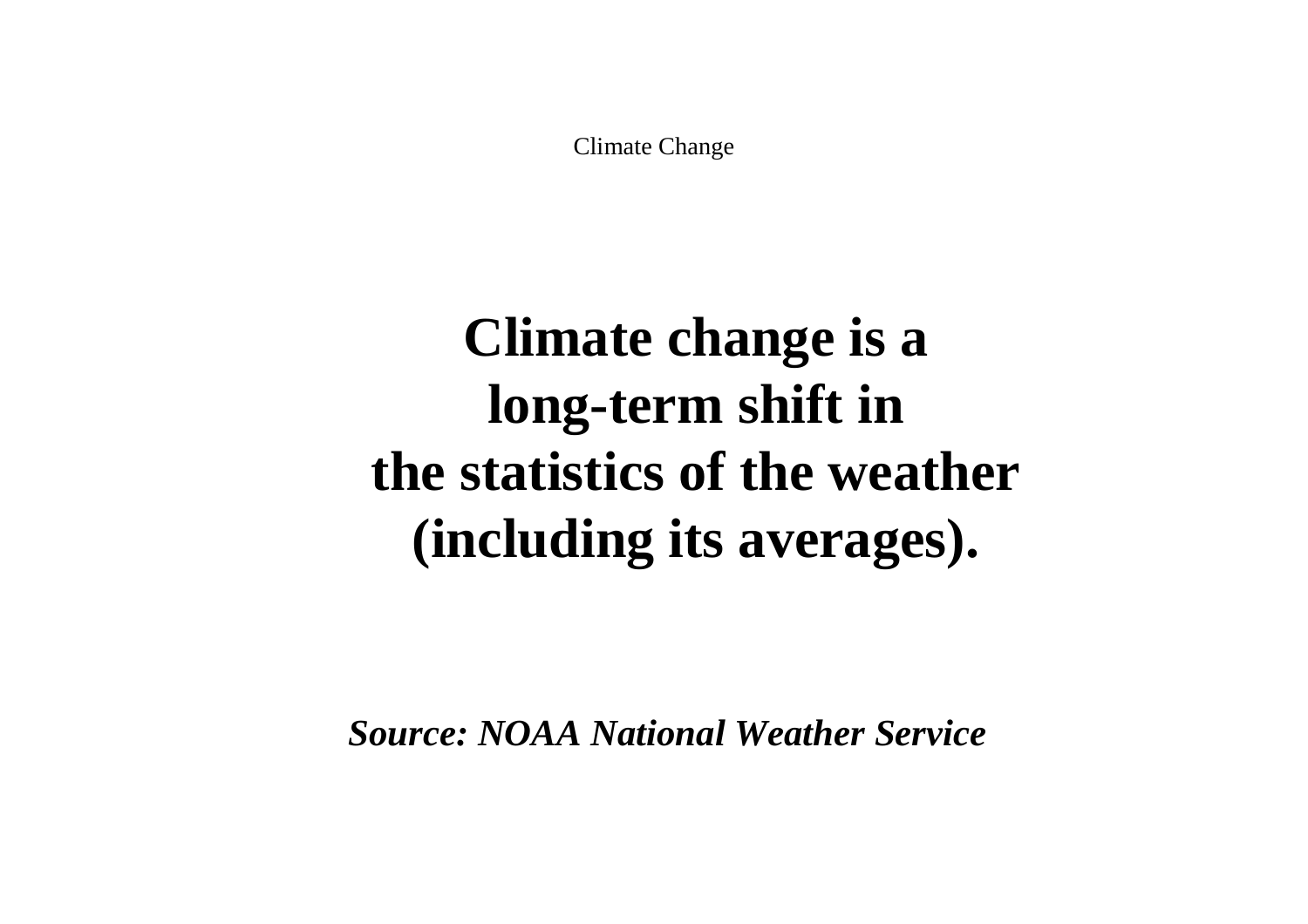### **Layman's talking – Scientific terminology – Legal definition.**

**The word "weather" is presumably one of the most used terms in every persons life for many thousandsof years,** 

**\_\_\_Scientific work and research depend on the willingness to understand, and the ability for being understood.** 

**\_\_\_Science can be characterized as the possibility of making precise statements which are susceptible of some sort of check or proof.** 

**\_\_\_At any stage of scientific process the clarity of words, expression, terms, or definition matter.** 

**Legal term and definition need to be clear, preciseand correct.**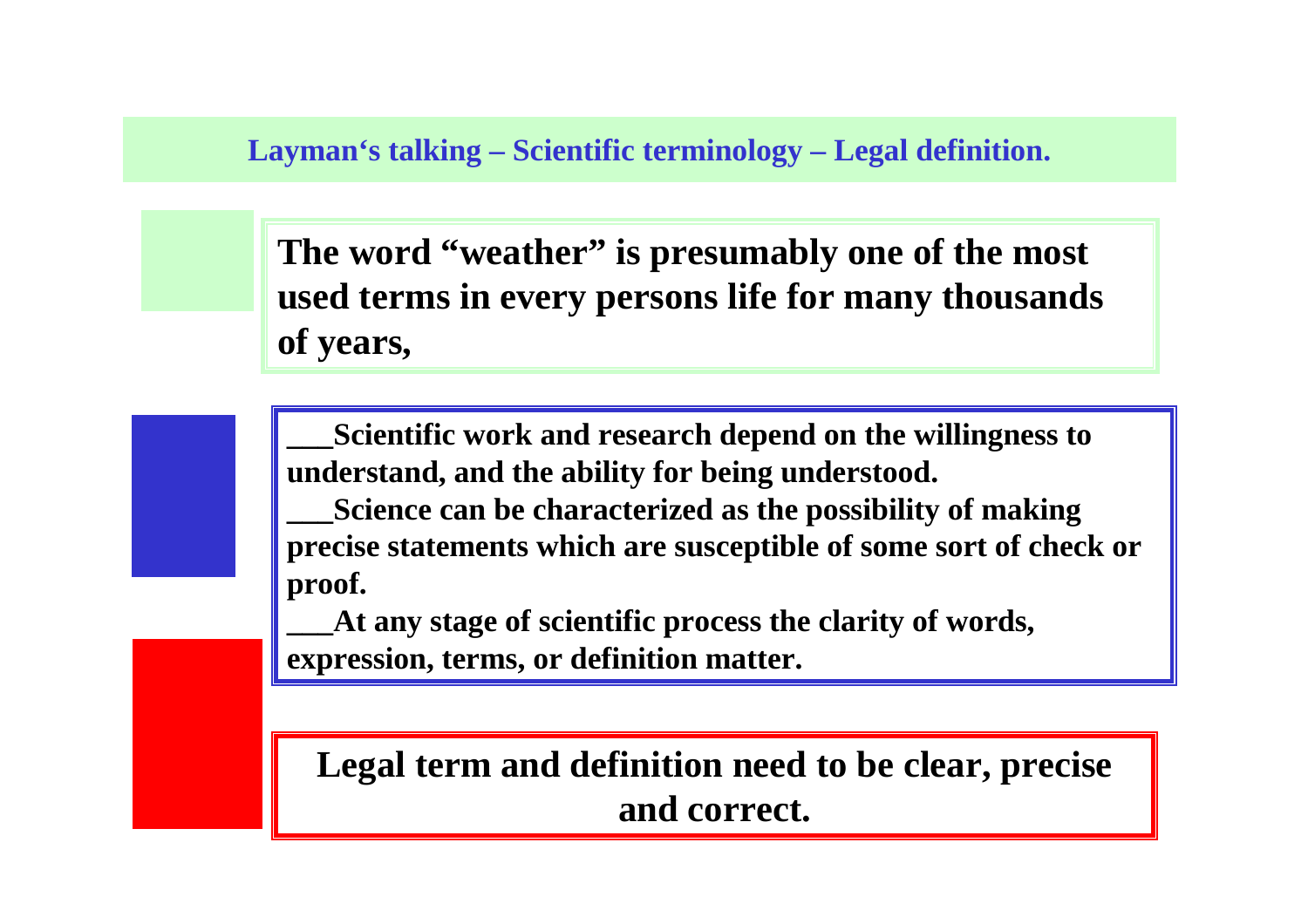### **Example 1: How IPCC explains the difference between:WEATHER & CLIMATE**(From: WG1-FAQ-1.2)

\_\_\_\_\_While weather and climate are closely related,there are important differences;

**Projecting changes in climate (i.e., long-term average weather) due to changes in atmospheric composition or other factors is a very different and much more manageable issue.**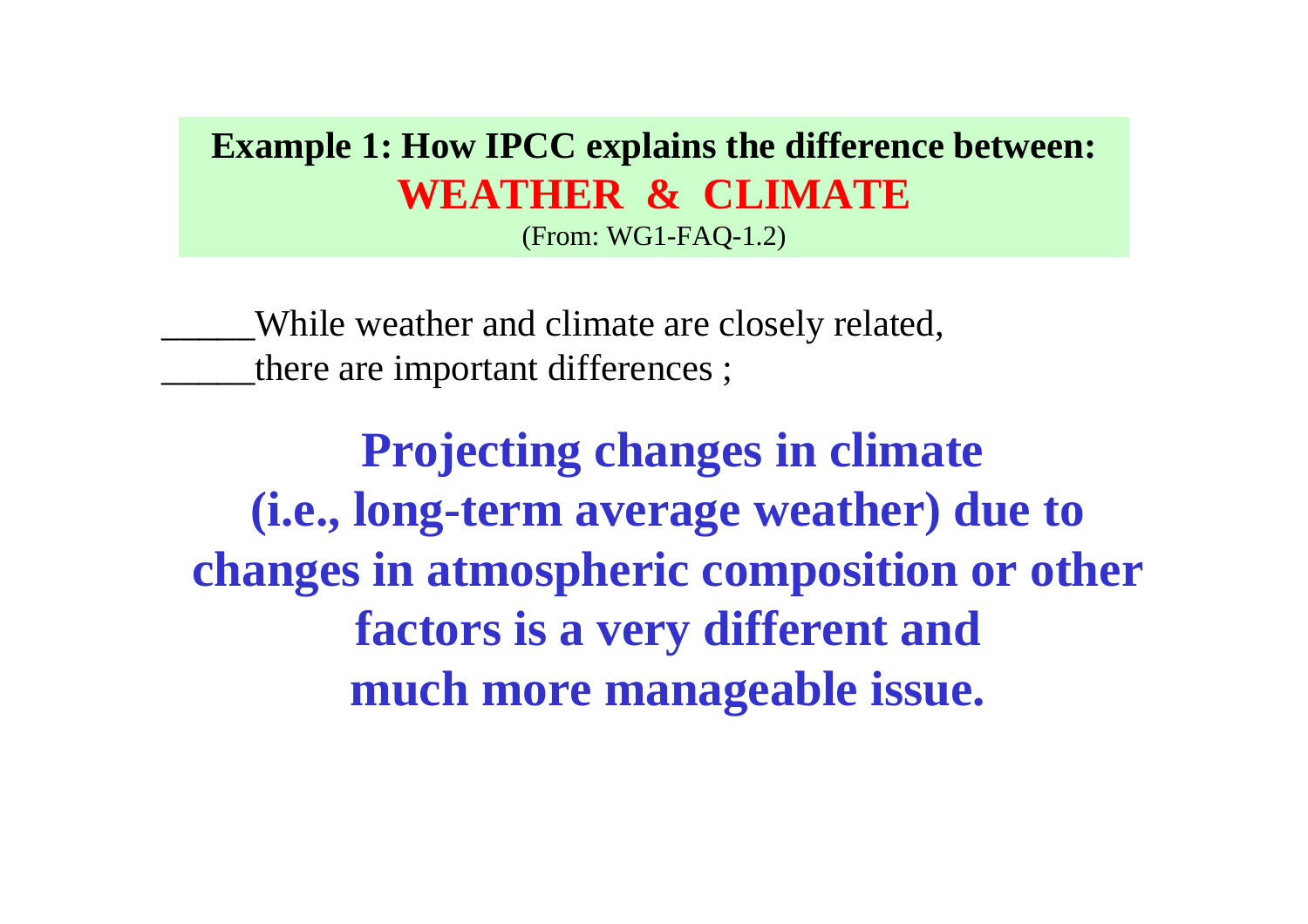## **Example 2: How IPCC explains the difference between:WEATHER & CLIMATE**

(From: WG1-FAQ-1.2)

**As an analogy, while it is impossible to predict the age at which any particular man will die, we can say with high confidence that the average age of death for men in industrialized countries is about 75.**

**NOTE: IPCC says that CLIMATE covers a time period ranging from months to thousands or millions of years.** 

**UESTION: Can CLIMATE die?**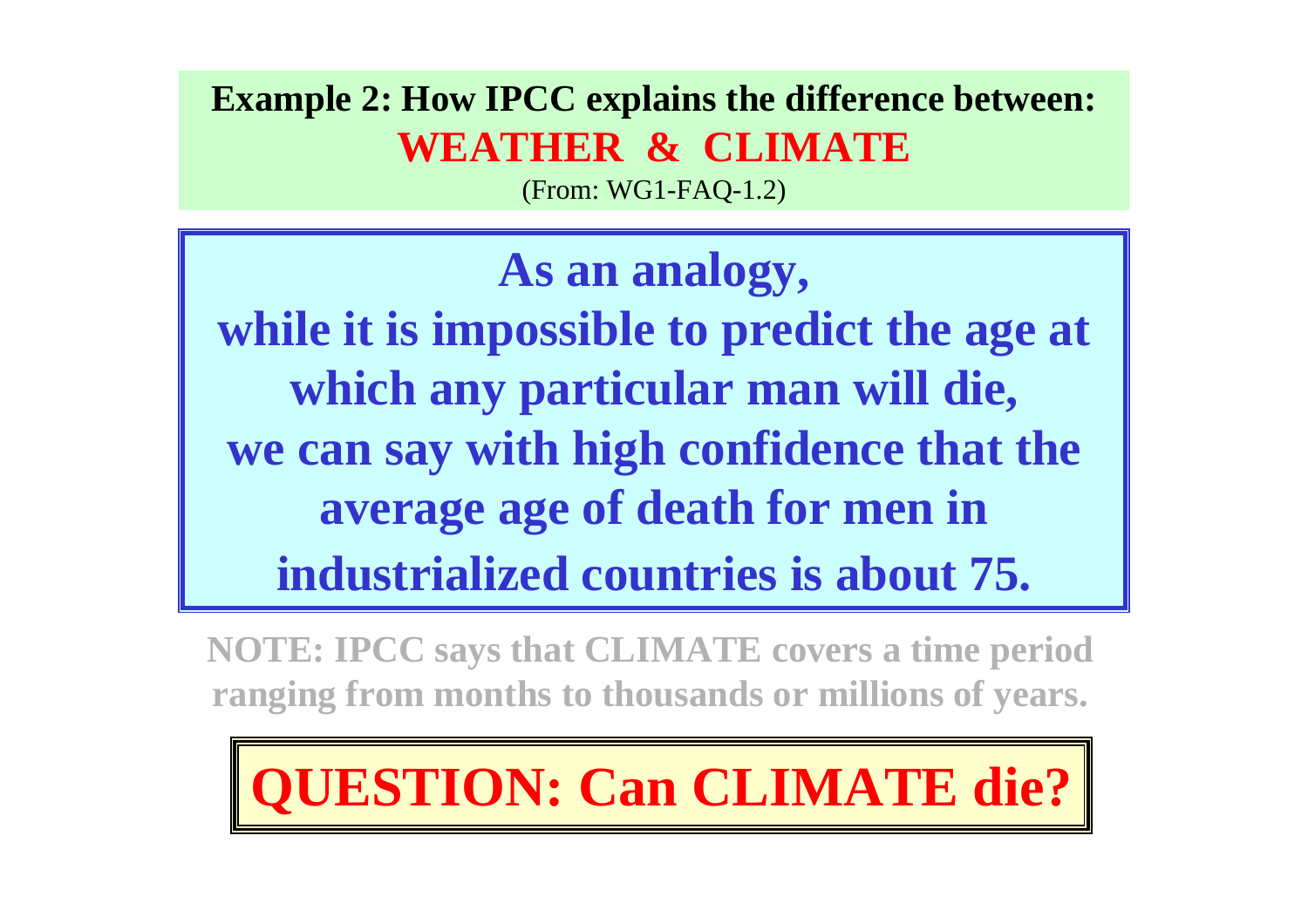*Scare-mongering – Intention or incompetence?*



"**Caterpillar plague on Isle of Wright was caused by climate change, says expert.**"



Over 4.5 Billion people could die from Global Warming-related causes by 2012Hydrate hypothesis illuminates growing climate change alarm

Compiled by John Stokes, Tuesday 18. May 2010



**American Geographical Union 20. & 27 April 2010\_\_\_ by H.D. Adams et al.** 

**\_\_\_AGU-Statement 13 Dec.2010.** 

**\_\_"Climate-Induced Tree Mortality: Earth System Consequences",**\_\_**AGU Position Statement: Geoengineeringthe Climate System",**



**Public release date: 13-May-2010** 

Study documents widespread extinction of lizard populations due to climate change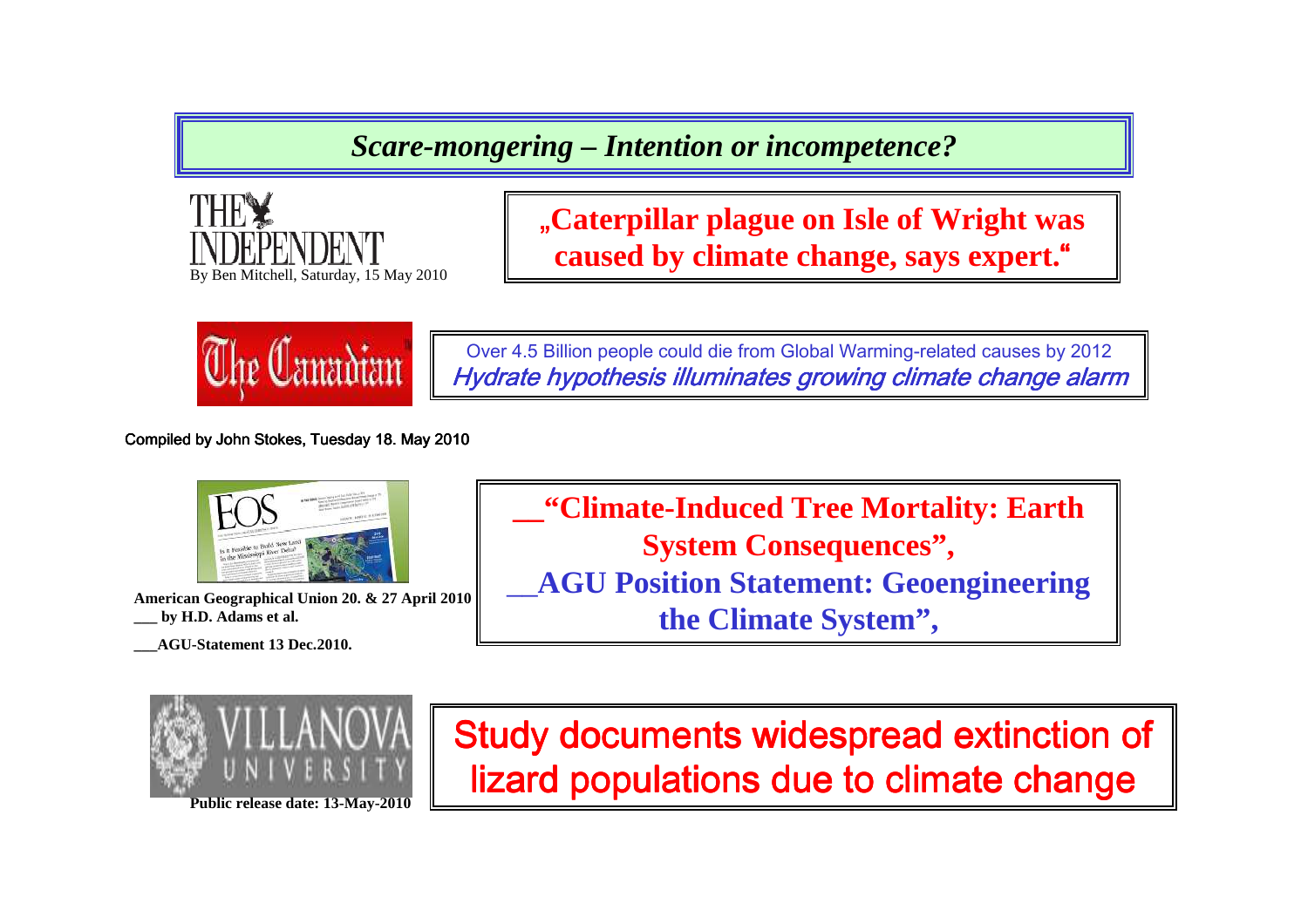### SOURCE: <u>http://www.numberwatch.co.uk/warmlist.htm</u> , download 24 May 2010

#### **A complete list of things caused by global warming (extract)**

Acne, agricultural land increase, Afghan poppies destroyed, African holocaust, aged deaths, poppies more potent, Africa devastated,African summer frost, aggressive weeds, Air France crash, air pressure changes, airport farewells virtual, airport malaria, Agulhas current, Alaskan towns slowly destroyed, Al Qaeda and Taliban Being Helped, allergy increase, allergy increase, allergy season longer, alligators in the Thames. Alps melting, Amazon a desert, American drea stings ancient forests dramatically changed, animals head for the hills, animals shrink, Antarctic grass flourishes. Antarctic ice grows, Antarctic ice shrinks, Antarctic sea life at risk, anxiety treatment, algal blooms, ice free, Arctic ice melt faster, Arctic lakes disappear. Arctic tundra lost. Arctic warming (not), a rose by an ther name smells of nothing, asteroid strike risk, asthma. Atlantic less salty, Atlantic more salty, atmospheric circulation modified, attack of the killer jellyfish, avalanches reduced, avalanches increased, Baghdad snow, Bahrain under water, bananas grow, barbarisation, bats decline, beer and bread prices to soar, beer better, beer worse, beetle infestation, bet for \$10,000, big melt faster, bil billions of deaths, bird distributions change, bird loss accelerating, bird strikes, bird visitors drop, birds confused, birds decline (Wales) birds driven north, birds face longer migrations, birds return early, birds shr blackbirds threatened, Black Hawk down, blizzards, blood contaminated, blue mussels return, borders redrawn, bluetongue, brain eating amoebae, brains shrink, bridge collapse (Minneapolis), Britain one big city, Britain Sib brown Ireland, bubonic plague, Buddhist temple threatened, building collapse, building season extension, bushfires, butterflies move north, butterflies reeling, carbon crimes, camel deaths, cancer deaths in England, cannib threatened, childhood insomnia, Cholera, circumcision in decline, cirrus disappearance, civil unrest, cloud increase, coast beauty spots lost, cockroach migration, cod go south, coffee threatened, coffee berry borer, coffe cold wave (India), cold weather (world), computer models, conferences, conflict, conflict with Russia, consumers foot the bill, coral bleaching, coral fish suffer, coral reefs dying, coral reefs grow, coral reefs shrink, c menace, cradle of civilisation threatened, creatures move uphill, crime increase, crocodile sex, crops devastated, crumbling roads, buildings and sewage systems, curriculum change, cyclones (Australia), danger to kid's hea increase (US), deaths to reach 6 million, Dengue hemorrhagic fever, depression, desert advance, desert retreat, destruction of the environment, dig sites threatened, disasters, diseases move north, dog disease, dozen deadl in the corn belt, earlier pollen season, Earth axis tilt, Earth biodiversity crisis, Earth dying, Earth dying, Earth even hotter, Earth light dimming, Earth lopsided, Earth morbid fever, Earth morbid fever, Earth past trac earth upside down, earthquakes earthquakes redux, El Niño intensification, end of the world as we know it, erosion, emerging infections, encephalitis, English villages lost, equality threatened, Europe simultaneously bakin of university climate groups, extinctions (human, civilisation, koalas, logic, Inuit, smallest butterfly, cod, penguins, pikas, polar bears, possums, walrus, tigers, toads turtles, plants, ladybirds, rhinoceros, salmon, tr plant species, mountain species, not polar bears, barrier reef, leaches, salamanders, tropical insects) experts muzzled, extreme changes to California, fading fall foliage, fainting, farmine, farmers benefit, farmers go un figurehead sacked, fir cone bonanza, fires fanned in Nepal, fish bigger, fish catches drop, fish downsize, fish deaf, fish get lost, fish head north, fish shrinking, fish stocks at risk, fish stocks edine, five million ill floods a floods of beaches and cities, flood of migrants, flood preparation for crisis, flora dispersed, Florida economic decline, flowers in peril, fog increase in San Francisco, fog decrease in San Francisco, food poison team migration, forest decline, forest expansion, foundations threatened, frog with extra heads, frosts, frostbite, frost damage increased, fungi fruitful, fungi invasion, games change, Garden of Eden wilts, geese decline slashed geysers imperiled, giant icebergs (Australia), giant oysters invade, giant pythons invade, giant squid migrate, giant pythons invade, giant squid migrate, giant pythons invade, giant squid migrate, giangerbread hou course to drown, golf Masters wrecked, grain output drop (China), grain output stagnating (India), grandstanding, grasslands wetter, gravity shift, Great Barrier Reef 95% dead, Great Lakes drop, great tits cope, greening o loss haggis threatened Hantavirus pulmonary syndrome harvest increase harvest shrinkage hay fever epidemic, health affected health of children harmed health risks health risks (even more) heart disease, heart attacks and s affected, hibernation ends too soon, hibernation ends too late, homeless 50 million, hornets, human development faces unprecedented reversal, human fertility reduced, human health risk, human race oblivion, hurricanes, hur hurricanes not, hydropower problems, hyperthermia deaths, ice age, ice sheet growth, ice sheet shrinkage, icebergs, illness and death, inclement weather. India drowning, infrastructure failure (Canada), indigestion, indust explosion, insect invasion, insurance premium rises, Inuit displacement, Inuit poisoned, Inuit suing, invasion of alien worms, invasion of Antarctic aliens, invasion of Asian carp, invasion of cats, invasion of crabgrass, invasion of lampreys, invasion of midges, invasion of slugs, island disappears, islands sinking, Italy robbed of pasta, itchier poison ivy, Japan's cherry blossom threatened, jellyfish explosion, jet stream drifts north, j killing us, kitten boom, koalas under threat, krill decline, lake and stream productivity decline, lake empties, lake shrinking and growing, landslides, landslides of ice at 140 mph, large trees decline, lawsuits increase, surprise!), lawyers want more legionnaires' surge, lives lost, lives saved, Loch Ness monster dead, locust plagues suppressed, low oxygen zones threaten sea life, lush growth in rain forests, Lyme disease, Malaria, malnutr production advanced, Maple syrup shortage, marine diseases, marine food chain decimated, Meaching (end of the world), Meat eating to stop, Mediterranean rises, megacryometeors, Melanoma, Melanoma decline, mental illness, m runaway, melting permafrost, Middle Kingdom convulses, migration, migratory birds huge losses, microbes to decompose soil carbon more rapidly, minorities hit, monkeys at risk, monkeys on the move. Mont Blanc grows, monumen research needed, mortality increased, mosquitoes adapting, mountain (Everest) shrinking, mountaineers fears, mountains break up, mountains green and flowering, mountains taller, mortality lower, murder rate increase, musk Parks damaged, National security implications, native wildlife overwhelmed, natural disasters quadruple, new islands, next ice age, NFL threatened, Nile delta damaged, noctilucent clouds, no effect in India, Northwest Pass north, oblivion, ocean acidification, ocean acidification faster, ocean dead spots, ocean dead zones unleashed, ocean deserts expand, ocean salt extremes, ocean waves speed up. Olympic Games to end, opera house to be destr ozone repair slowed, ozone rise, penguin chicks frozen, penguin chicks smaller, penguins replaced by jellyfish, personal carbon rationing, pest outbreaks, pests increase, phenology shifts, pines decline, pirate population plants march north, plants move uphill, polar bears aggressive, polar bears cannibalistic, polar bears deaf, polar bears drowning, polar tours scrapped, popcorn rise, porpoise astray, profits collapse, psychiatric illness, bats, radars taken out, railroad tracks deformed, rainfall increase, rape wave, refugees, reindeer endangered, reindeer larger, release of ancient frozen viruses, resonts disappear, rice threatened, rice yields crash, rift raised, road accidents, roads wear out, robins rampant, rocky peaks crack apart, roof of the world a desert, rooftop bars, Ross river disease, ruins ruined, Russia under pressure, salinity reduction, salinity increase. Sal level rise, sea level rise faster, seals mating more, seismic activity, sewer bills rise, severe thunderstorms, sex change, sexual disfunction, sexual promiscuity, shark attacks, sharks booming, sharks moving north, sheep endangered, shrimp sex problems, shrinking ponds, shrinking sheep, shrinking shrine, Sidney Opera House wiped out, ski resorts threatened, slavery, slow death, smaller brains, smelt down, smog, snowfall decrease, snowfall societal collapse, soil change, songbirds change eating habits, sour grapes, space problem, spectacular orchids, spiders getting bigger, spiders invade Scotland, squid larger, squid population explosion, squid tamed, squir cooling, street crime to increase, subsidence, suicide, swordfish in the Baltic, Tabasco tragedy, taxes, tectonic plate movement, terrorists (India), thatched cottages at risk, threat to peace, ticks move northward (Sweden increase, toxic seaweed, trade barriers, trade winds weakened, traffic jams, transportation threatened, tree foliage increase (UK), tree growth slowed, tree growth faster, trees in trouble, trees less colourful, trees more expansion, tropopause raised, truffle shortage, truffles down, turtles crash, turtle feminised, turtles lay earlier, UFO sightings, UK coastal impact, UK Katrina, Vampire moths. Venice flooded, violin decline, volcanic eru orphaned, walrus stampede, wars over water, wars sparked, wars threaten billions, wasps, water bills double, water scarcity (20% of increase), water shortage to increase vegetarianism, wave of natural disasters, waves bigg patterns last longer. Western aid cancelled out, West Nile fever, whale beachings, whales lose weight, whales move north, whales wiped out, wheat yields crushed in Australia, wildfires, wind shift, wind reduced, winds stro Australian industry, wine industry damage (California), wine industry disaster (US), wine - more English, wine - England too hot, wine -German boon, wine - no more French, wine passé (Napa), wine - Scotland best, wine stro witchcraft executions, wolverine decline, wolves eat more moose, wolves eat less, workers laid off. World at war, World War 4, World bankruptcy, World-famous places threatened, World in crisis. World in flames, Yellow feve

#### **The dead link collection**

Alaska reshaped, allergies increase, anxiety. Arctic tundra to burn, atmospheric defiance, bananas destroyed, beer shortage, blizzards, boredom, business opportunities, business risks, British gardens change, budget increa opportunities, cloud stripping, cold spells, cremation to end, damages equivalent to \$200 billion, Darfur, dermatitis, desert life threatened, diarrhoea, disappearance of coastal cities, Dolomites collapse, drowning people wobbling, extinctions (bats, pandas, pigmy possums, koalas, turtles, orang-utan, elephants, tigers, gorillas, whales, frogs, penguins,) fish catches rise, flames stoked, footpath erosion, glacial growth, global dimming, go breached, high court debates, HIV epidemic, human health improvement, ice shelf collapse, lightning related insurance claims, little response in the atmosphere. Lyme disease, marine dead zone, Maple production advanced, me melting, mudslides oceans noisier, oyster diseases ozone loss Pacific dead zone plankton destabilised, plankton loss, plant viruses, polar bears cannibalistic, polar bears starve, psychosocial disturbances, rainfall reduct reduction, squid aggressive giants, stick insects, stormwater drains stressed, teenage drinking, terrorism, tree beetle attacks, trees could return to Antarctic, tree growth increased, tsunamis, tundra plant life boost, up water stress, water supply unreliability, weeds, white Christmas dream ends.

#### **Total (dead and alive) 760**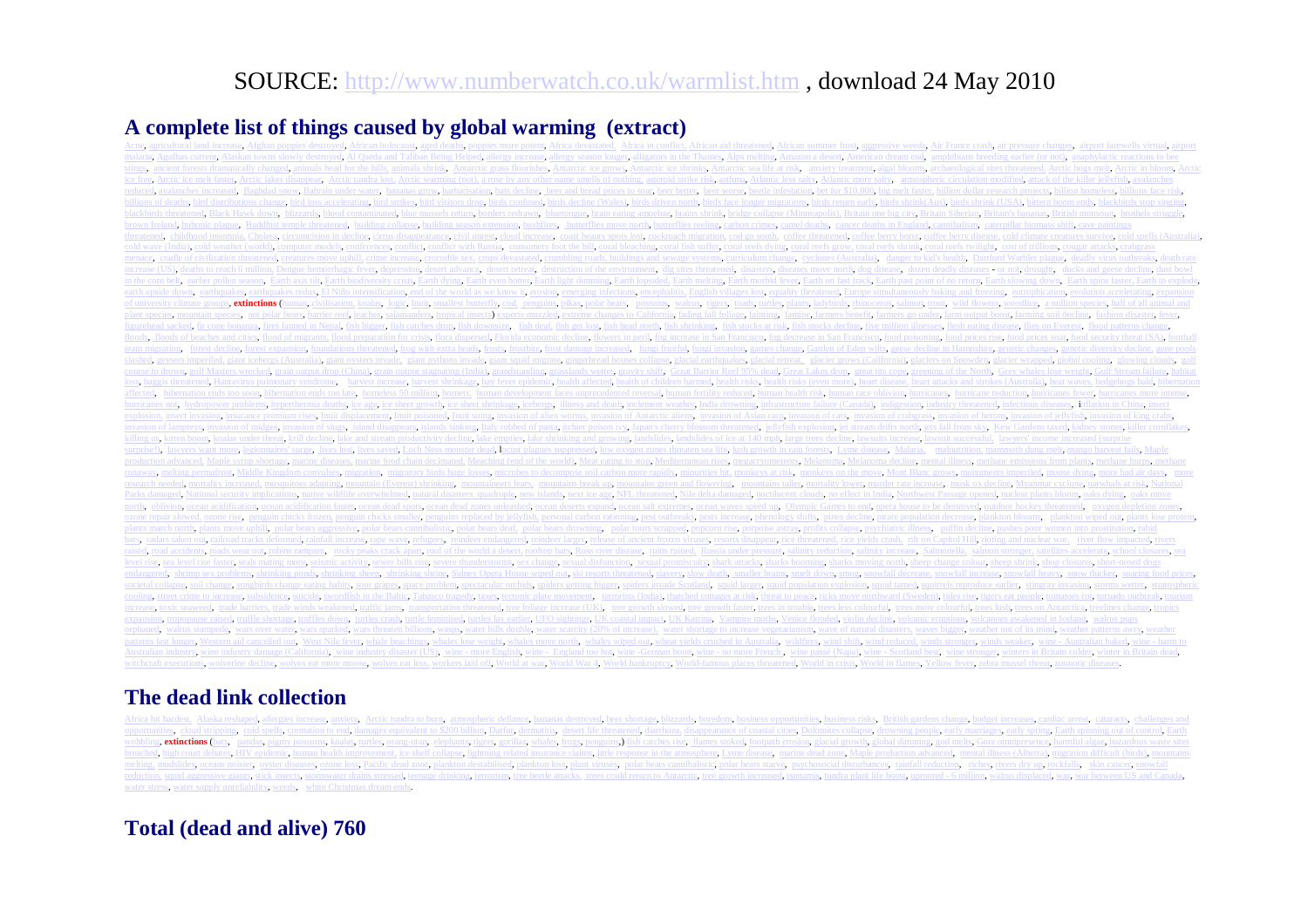## *meather" beat ,,love lives*"



# Britons spend months discussing the weather

Reuters Fri May 14, 2010 7:20am EDT

Weather-obsessed Britons will spend six months of their lives discussing rain, sun and all things related to the climate.

The weather is indeed the favorite topic of conversation amongst Britons, beating sport, jobs, or their love lives.

\_\_\_\_The subject is so popular that 58 percent of Britons will use the weather as an "ice-breaker" when striking up a conversation with a stranger or business acquaintance.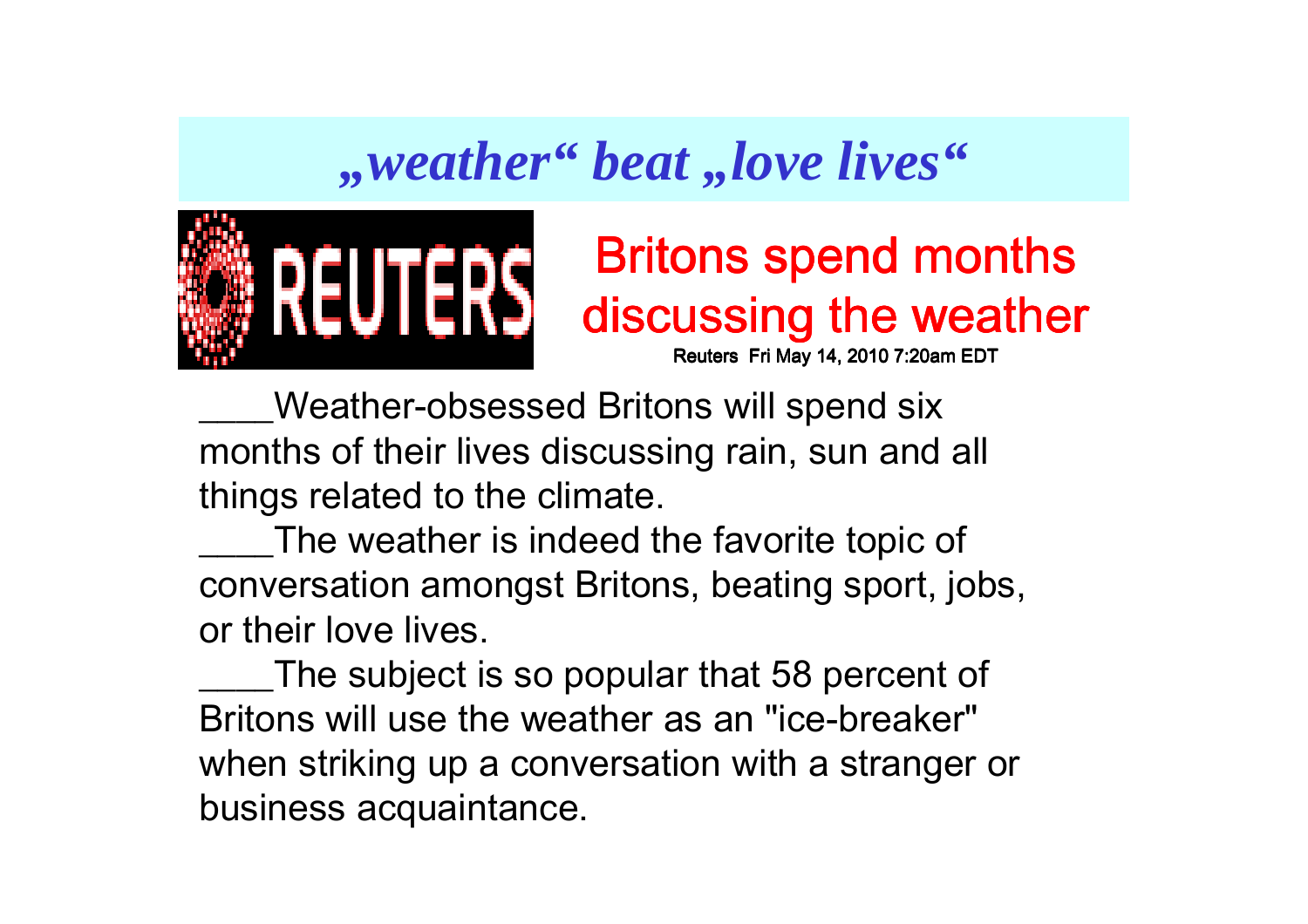### **UNFCCC – Article 1 - Definition**

#### ARTICLE 1:**DEFINITIONS For the purposes of this Convention:**

 1. "Adverse effects of climate change" means changes in the physical environment or biota resulting from climate change which have significant deleterious effects on the composition, resilience or productivity of natural and managed ecosystems or on the operation of socio-economic systems or on human health and welfare.

**2. "Climate change"** means a change of climate which is attributed directly or indirectly to human activity that alters the composition of the global atmosphere and which is in addition to natural climate variability observed over comparable time periods.

## **3. "Climate system"** means the totality of the atmosphere, hydrosphere, biosphere and geosphere and their interactions.

4. "Emissions" means the release of greenhouse gases and/or their precursors into the atmosphere over a specified area and period of time.

 5. "Greenhouse gases" means those gaseous constituents of the atmosphere, both natural and anthropogenic, that absorb and re-emit infrared radiation.

6. "Regional economic integration organization" means an organization constituted by sovereign States of a given region which has competence in respect of matters governed by this Convention or its protocols and has been duly authorized, in accordance with its internal procedures, to sign, ratify, accept, approve or accede to the instruments concerned.

7. "Reservoir" means a component or components of the climate system where a greenhouse gas or a precursor of a greenhouse gas is stored.8. "Sink" means any process, activity or mechanism which removes a greenhouse gas, an aerosol or a precursor of a greenhouse gas from the atmosphere.

9. "Source" means any process or activity which releases a greenhouse gas, an aerosol or a precursor of a greenhouse gas into the atmosphere.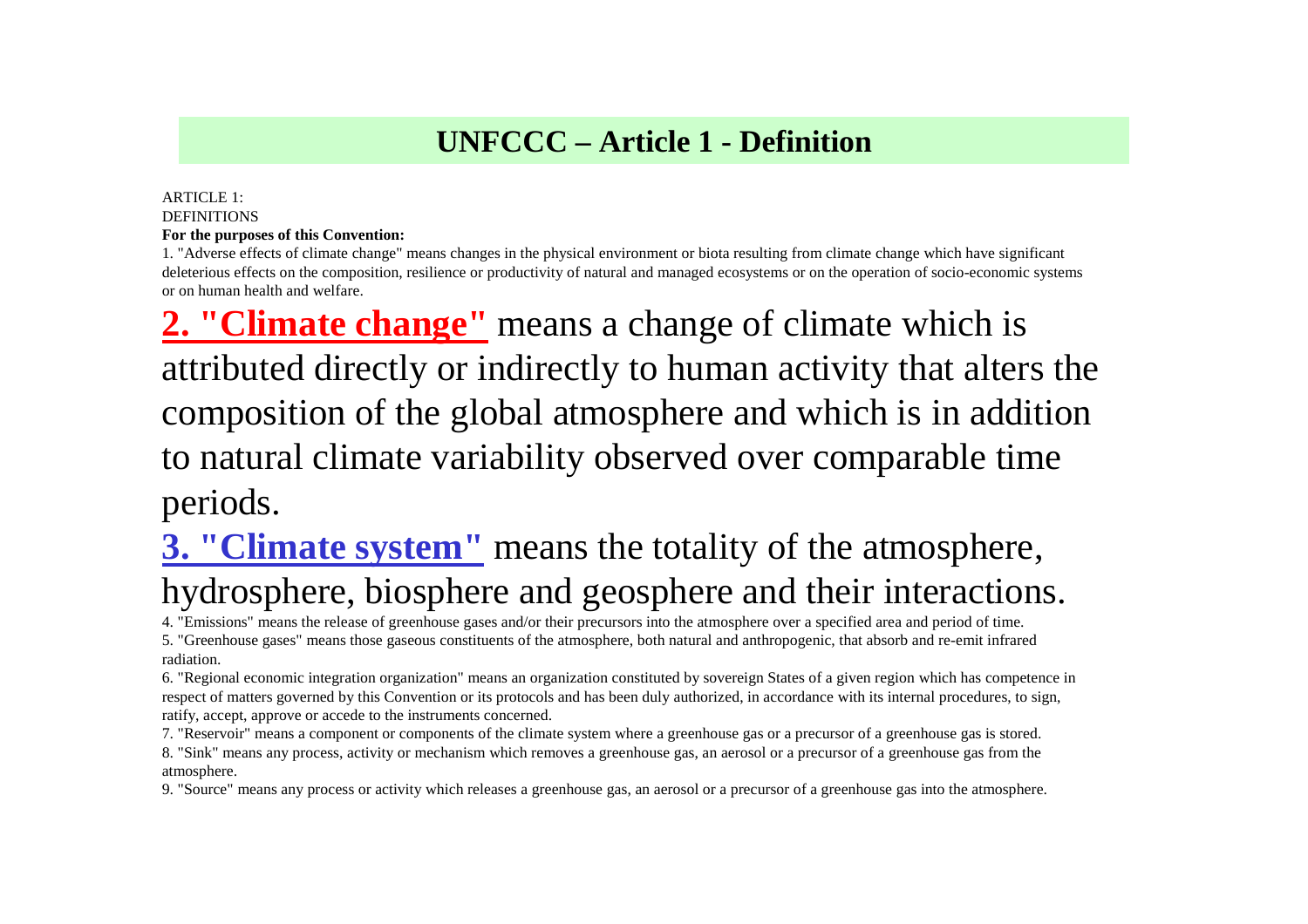**"Climate Change"**

## **\_\_\_Neither Weather nor Climate is defined.***-----What constitutes a change???*

**"Climate change" means a change of climate........\_\_\_***is tautology and nonsense.*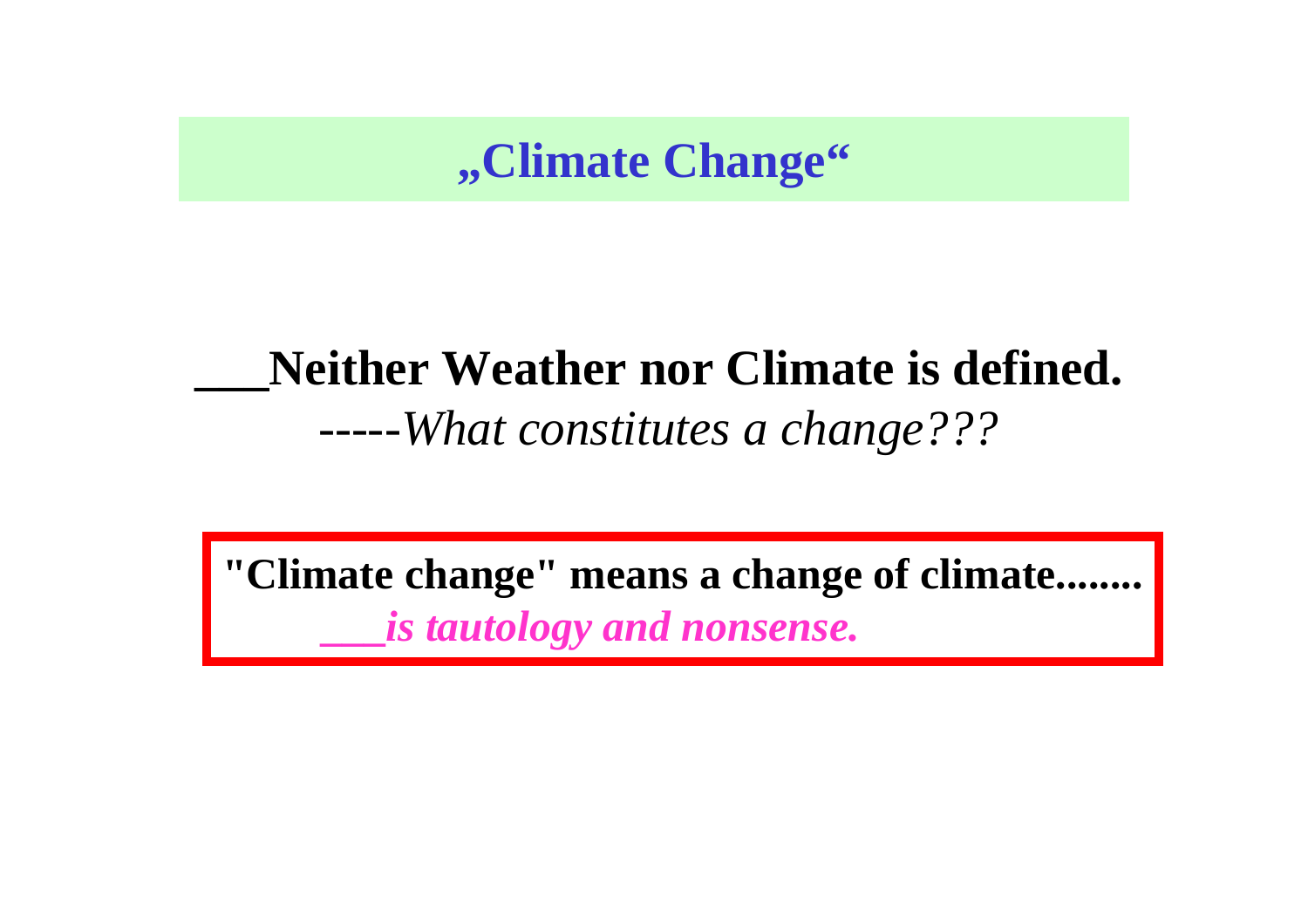# IPCC on "climate change"

# *Climate change* **in IPCC usage refers to any change in climate over time, whether due to natural variability**

**or**

**as a result of human activity.**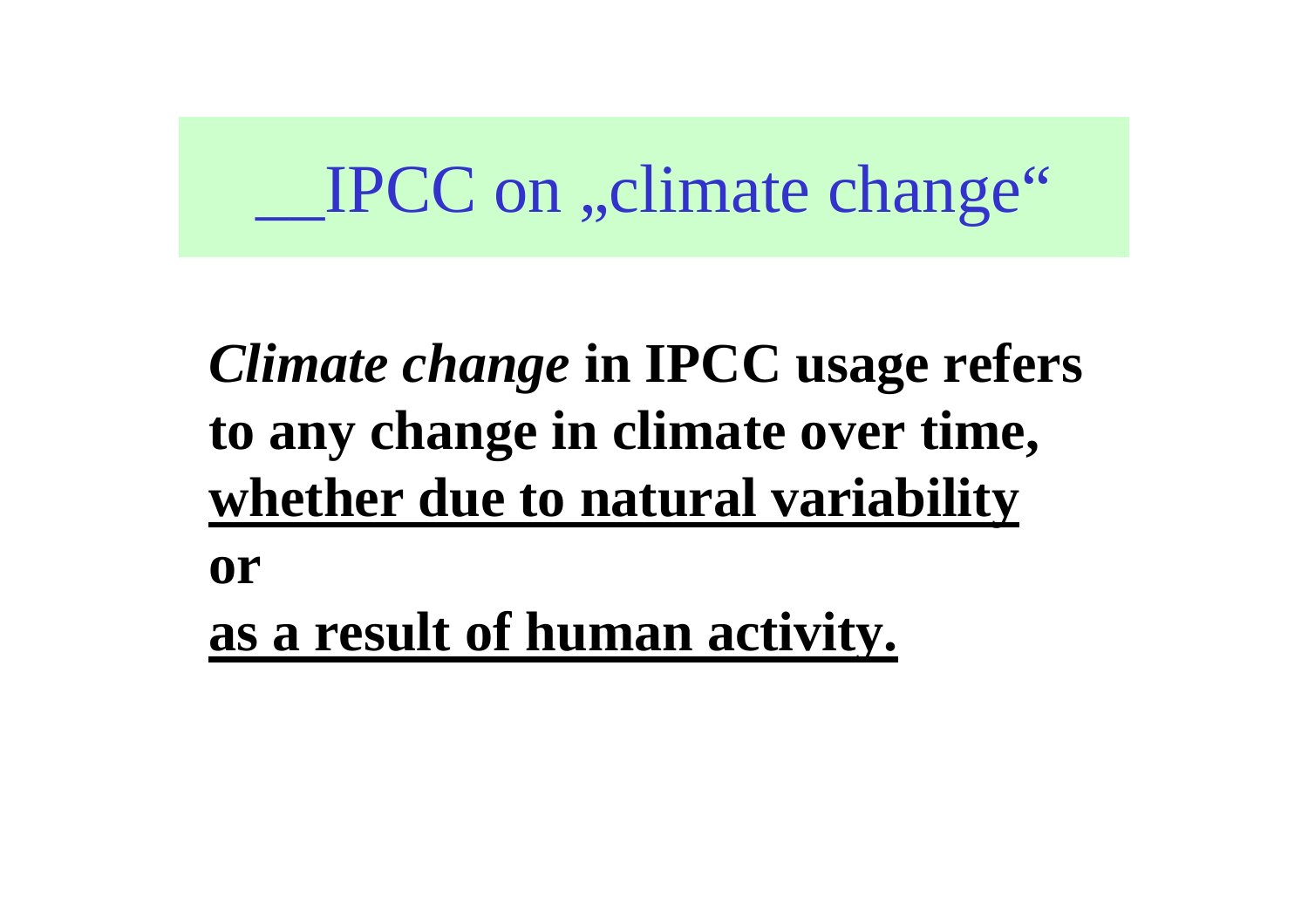#### **NASA & AMS**

\_\_\_NASA: The term **"**climate change**"** is sometimes used to refer to all forms of climatic inconsistency, but because the Earth's climate is never static, the term is more properly used to imply a significant change from one climatic condition to another.

**EXAMS:** Climate change – A systematic change in the long-term statistics of climate elements (such as Temperature, pressure, or wind) sustained over several decades or longer.

**"**natural climate variability**"**

NASA: non

\_\_\_AMS: Climate variability - The temporal variations of the atmosphere**–** ocean system around a mean state.

**Typically, this term is used for timescales longer than those associated with synoptic weather events (i.e., months to millennia and longer). The term "natural climate variability" is further used to identify variations that are not attributable to or influenced by any activity related to humans.**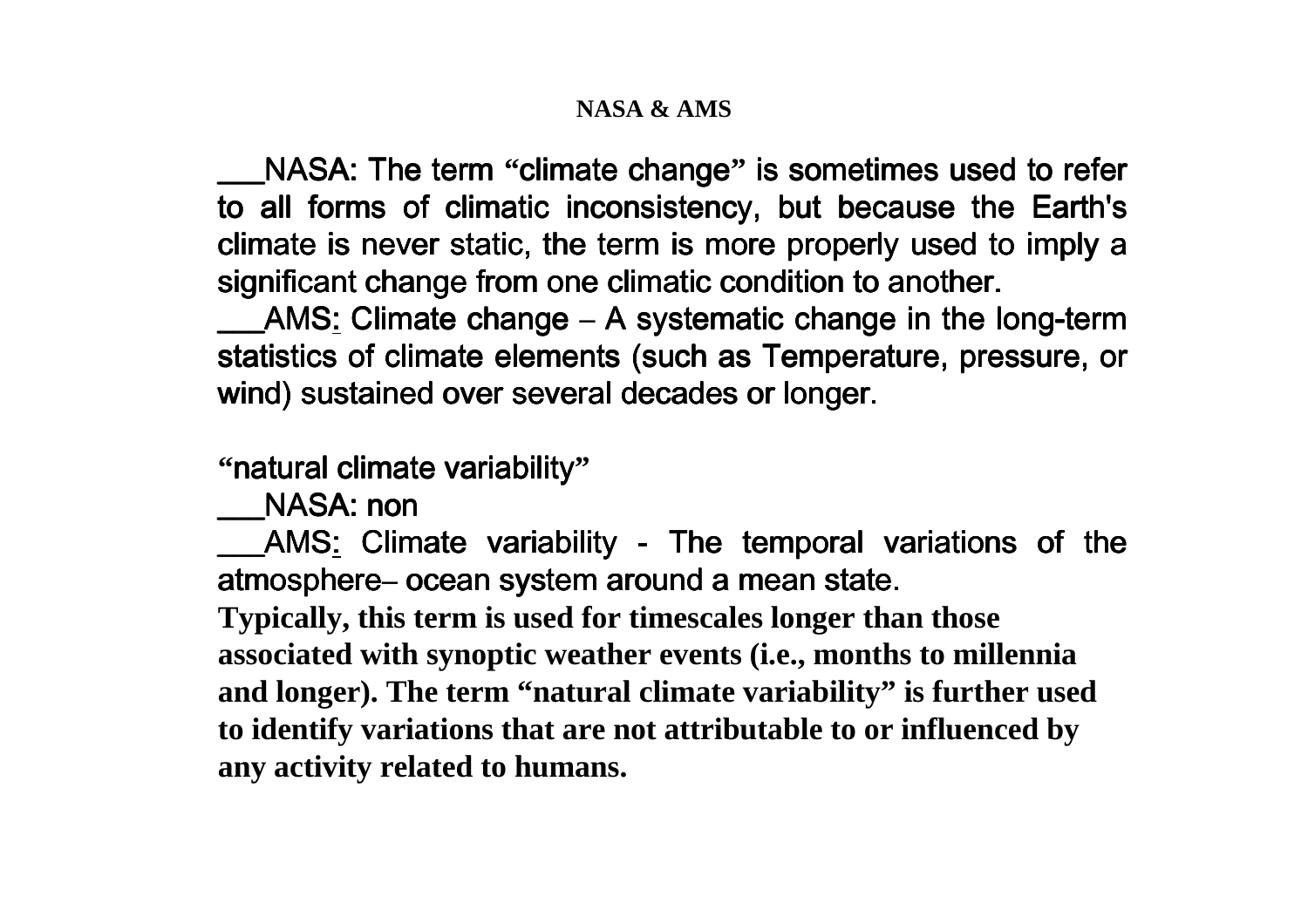## "Climate System"

**"Climate system"** means the totality of the atmosphere, hydrosphere, biosphere and geosphere and their interactions.

What is the difference to , natural system"?

**or**

**or**

"weather system" means the totality of the atmosphere, hydrosphere, biosphere and geosphere and their interactions.

One can even try to define 'life system' in this way.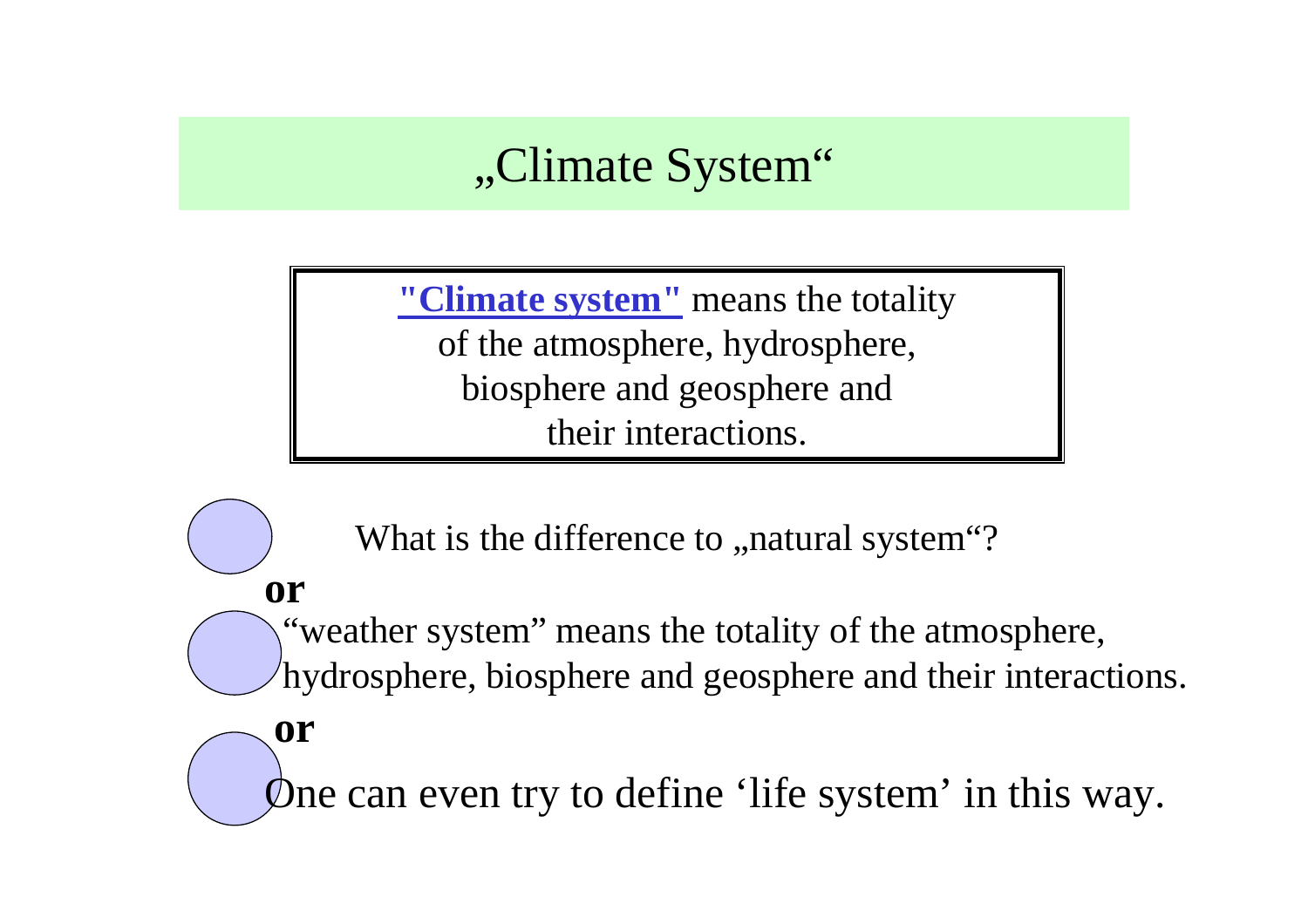## Missing aspects



None of these explanations reflect the fact that the atmosphere is ruled by physic-chemical processes, which make and control local and global weather and climate phenomena.



None of the mentioned explanations provides any indication of what all the talking about the weather means, for example by naming those matters that make weather, or those that depress weather feature:

- 1. Pro-Weather: humid air, low air pressure, ocean space; and
- 2. Anti-Weather: dry air, high air pressure, continental space.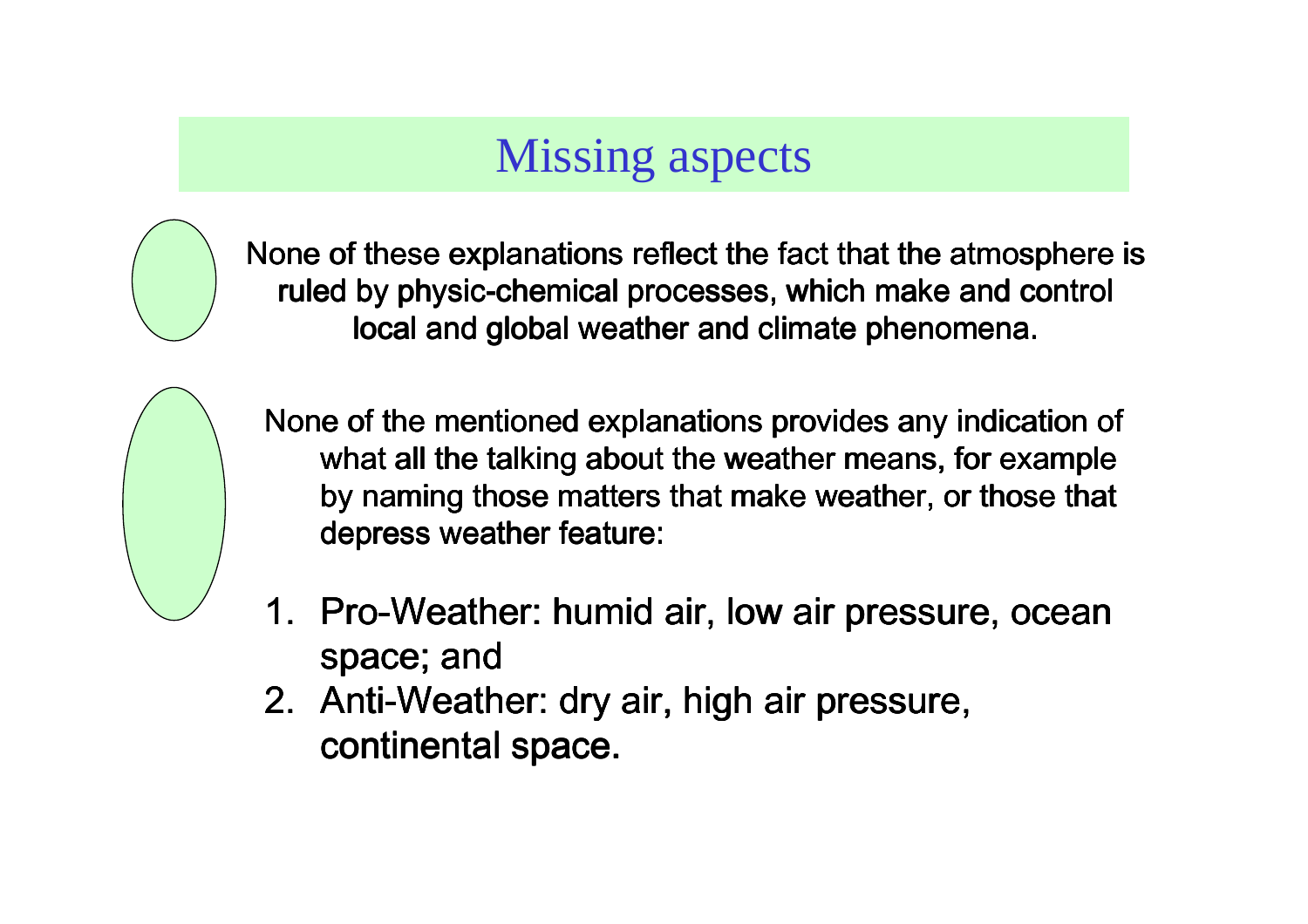\_Da Vinci

Leonardo da Vinci (1452-1519):

"Water is the driver of nature".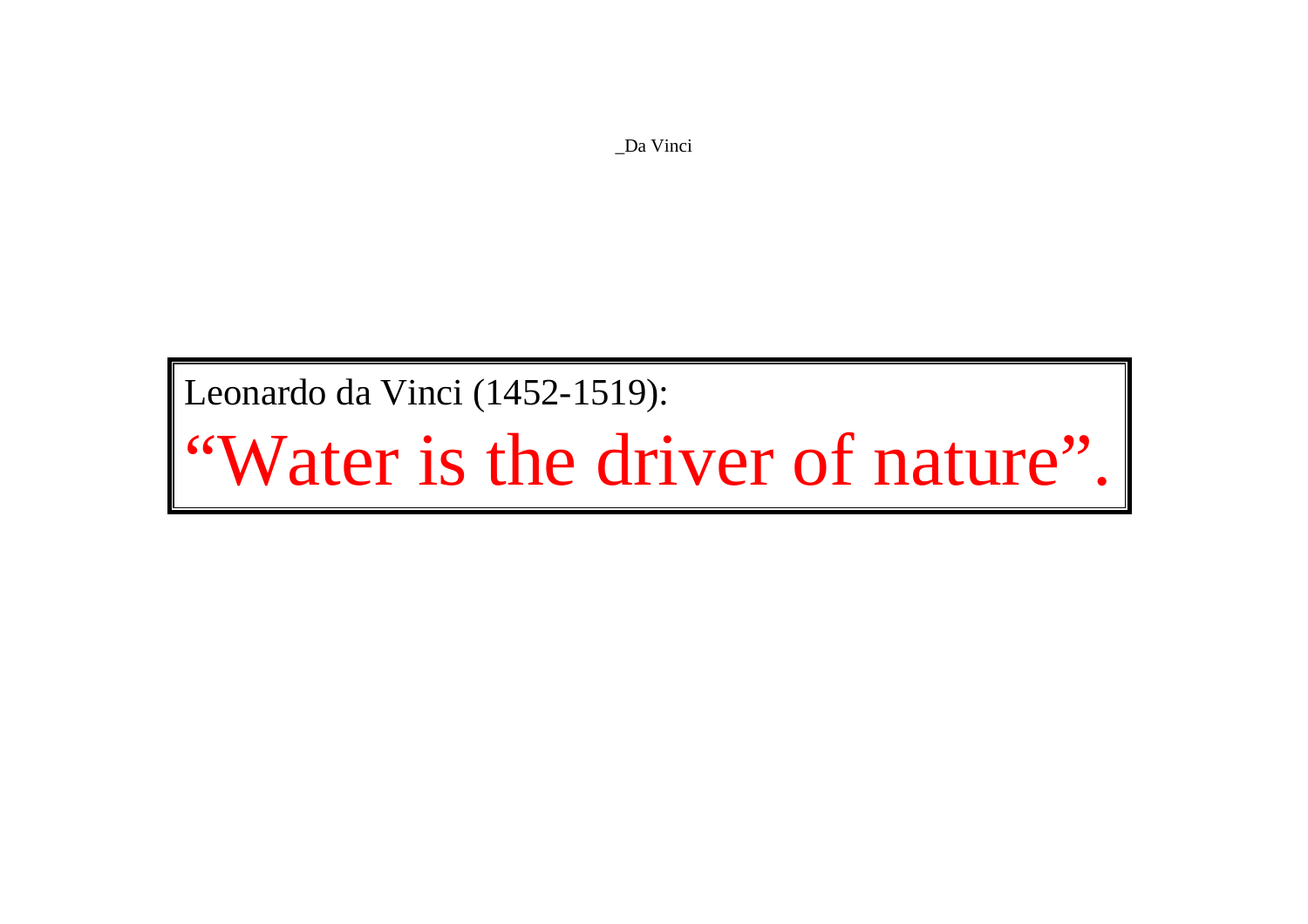## **To what to focus on**

## Excerpt III – Conclusion-  $(p.179)$ <sup>\*</sup>

The ultimate question on global environmental concern is the ability to distinguish between natural and anthropogenic causes affecting the natural commons.

Only the oceans can reveal to the keen observer whether we are faced with "global warming" or a return to the ice age and the extent of shifts between the opposite trends.

# "Climate is the continuationof the oceans by other means"

*Letter to the Editor*, NATURE 1992, Climate Change, Vol. 360, p. 292.

**\*) Proceedings of the <sup>28</sup>th The Law of the Sea Institute Conference, p.156-180**Edited byThomas A. Mensah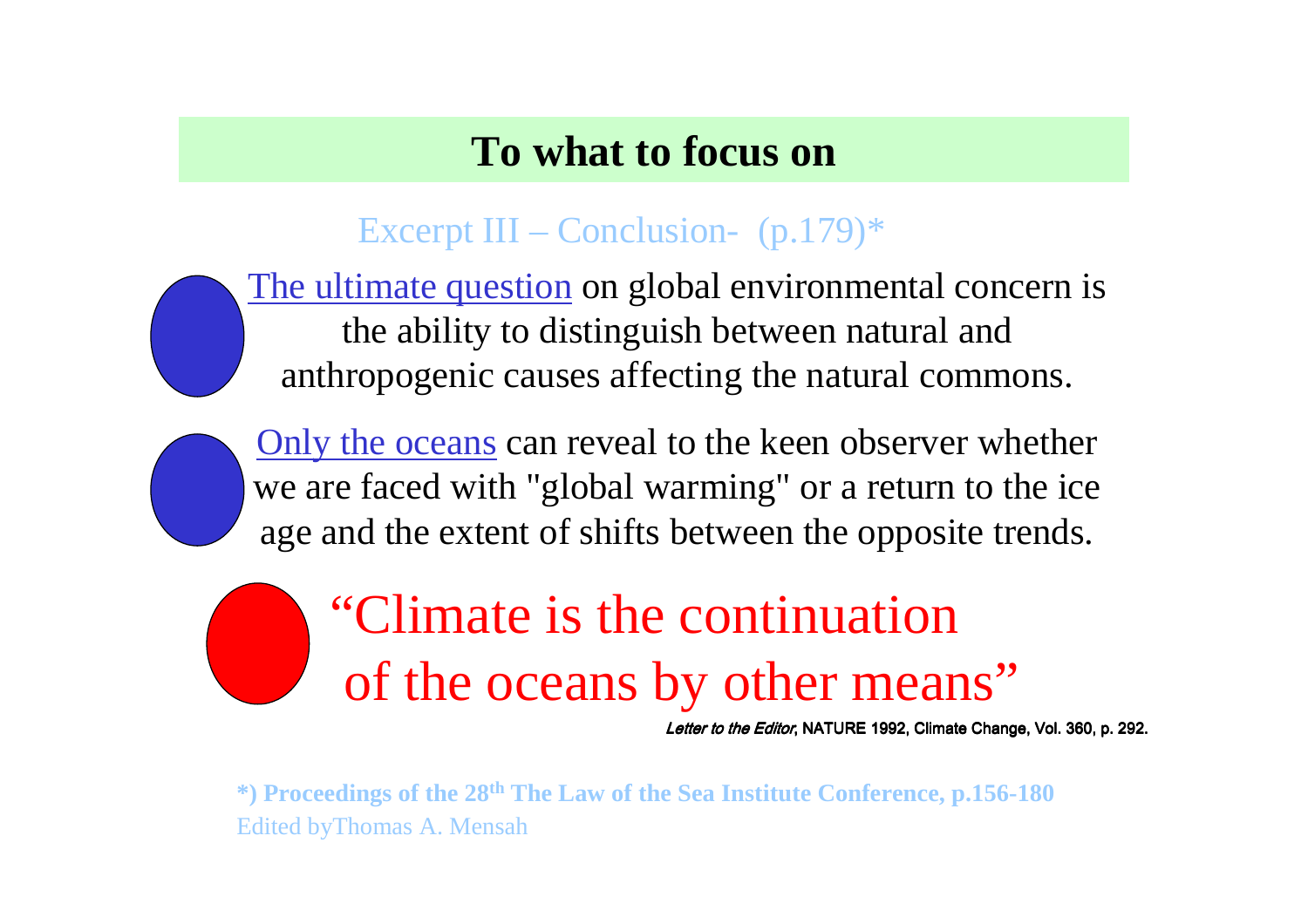## Summery

**The scientific terminology on "climatic" matters should:**

- •**not use layman's terms,**
- •**meet academic standards,**
- $\bullet$  **demonstrate that the physical processes, and their relevance are observed.**

**The UNFCCC needs to be revised, at least :**

- •**the word 'climate' only used if proper defined;**
- • **otherwise: renamed in accordance the aim (e.g. CO2).**

**The terminology should reflect that the ocean is themajor source on earth that makes weather**  $\boldsymbol{\&}$  **,,climate".**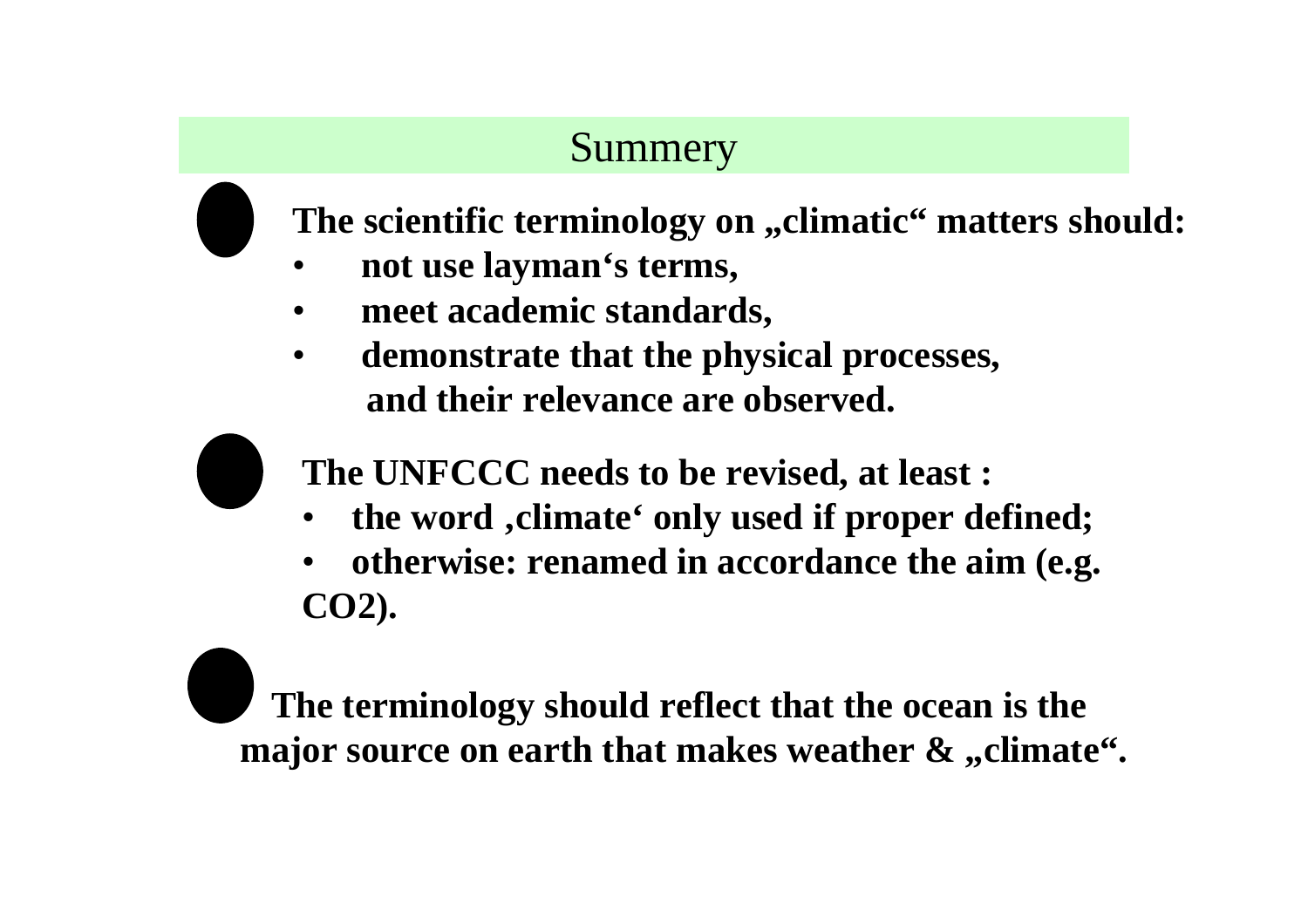### **Protect the ocean to minimise anthropogenic interference**

The UN Conventions Convention on the Law of the Sea (1982) states in Article 192:*States have the obligation to protect andpreserve the marine environment.* 

**Had weather and climate been reasonably been defined the oceans would have been much more in focus to minimise human interference in atmospheric processes.**